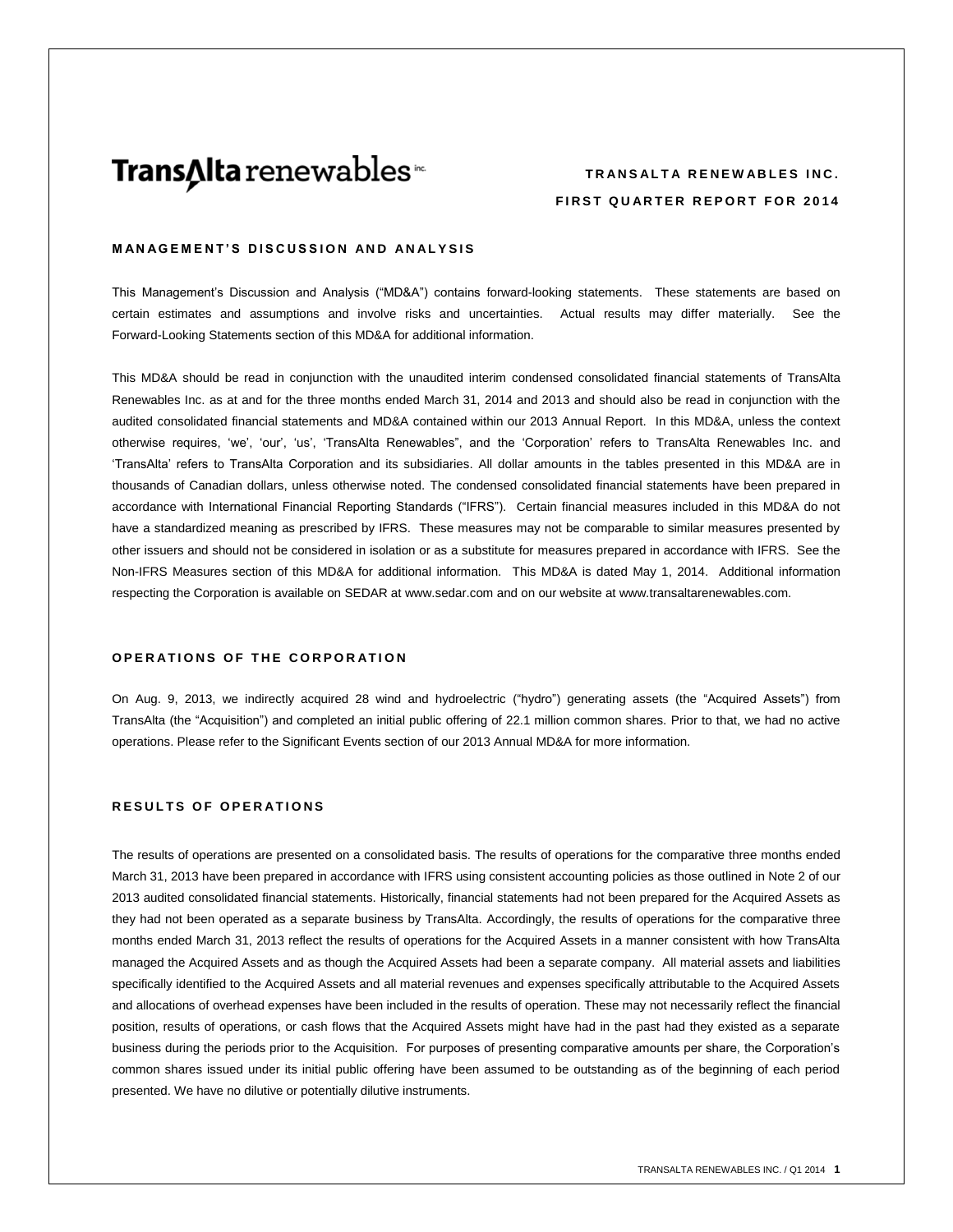## **H I G H L I G H T S**

#### **First Quarter Highlights**

|                                                                 |                | 3 months ended March 31  |
|-----------------------------------------------------------------|----------------|--------------------------|
|                                                                 | 2014           | 2013                     |
| Production (GWh) <sup>(1)</sup>                                 | 818            | 768                      |
| Revenues                                                        | 67,965         | 60,917                   |
| Operating income <sup>(2)</sup>                                 | 33,158         | 27,474                   |
| Comparable operating income <sup>(3)</sup>                      | 37,523         | 27,474                   |
| Net earnings attributable to common shareholders <sup>(4)</sup> | 21,134         | 14,004                   |
| Comparable EBITDA <sup>(3)</sup>                                | 55,662         | 46,384                   |
| Funds from operations <sup>(3)</sup>                            | 46,354         | 39,191                   |
| Cash flow from operating activities                             | 45,210         | 53,228                   |
| Cash available for distribution <sup>(3)</sup>                  | 16,835         | 36,902                   |
| Net earnings per share attributable to common                   |                |                          |
| shareholders, basic and diluted <sup>(4)(5)</sup>               | 0.18           | 0.12                     |
| Comparable net earnings per share <sup>(3)(5)</sup>             | 0.18           | 0.12                     |
| Funds from operations per share <sup>(3)(5)</sup>               | 0.40           | 0.34                     |
| Cash available for distribution per share <sup>(3)(5)</sup>     | 0.15           | 0.32                     |
| Dividends paid per common share <sup>(5)</sup>                  | 0.19           |                          |
|                                                                 |                |                          |
| $A - 1$                                                         | Magal 94, 9044 | D <sub>ag</sub> 24, 2042 |

| As at                       | March 31, 2014 | Dec. 31, 2013 |
|-----------------------------|----------------|---------------|
| Total assets                | 1.994.963      | 2.013.638     |
| Total long-term liabilities | 813.915        | 846.724       |

- Comparable Earnings Before Interest, Taxes, Depreciation, and Amortization ("EBITDA") increased \$9.3 million in the quarter to \$55.7 million compared to 2013, primarily due to a full quarter of operations at New Richmond, higher wind volumes in Eastern Canada, and dividend income from our investment in preferred shares, partially offset by lower wind volumes and prices in Western Canada and the G&A Reimbursement Fee.
- We received our first dividends on the Wyoming Wind Preferred Shares in the amount of \$4.4 million in the quarter.
- Funds from Operations ("FFO") were \$46.4 million compared to \$39.2 million in the prior year. The increase is primarily due to higher cash from operations.
- Reported and comparable net earnings attributable to common shareholders were \$21.1 million (\$0.18 per share) up from \$14.0 million (\$0.12 per share) in 2013, primarily due to an increase in comparable EBITDA, partially offset by increases in net interest and income tax expenses.
- Production increased 50 gigawatt hours ("GWh") to 818 GWh compared to 2013, primarily due to a full quarter of production at New Richmond and high wind volumes at other Eastern Canada facilities, partially offset by lower wind volumes in Western Canada.

*\_\_\_\_\_\_\_\_\_\_\_\_\_\_\_\_\_\_\_\_\_\_\_\_\_\_\_\_\_\_*

*<sup>(1)</sup> Excludes production from the Wyoming Wind Farm.*

*<sup>(2)</sup> These items are Additional IFRS Measures. Refer to the Additional IFRS Measures section of this MD&A for further discussion of these items.*

*<sup>(3)</sup> These items are not defined under IFRS. Presenting these items from period to period provides management and investors with the ability to evaluate*  earnings trends more readily in comparison with prior periods' results. Refer to the Non-IFRS Measures section of this MD&A for further discussion of these  *items, including, where applicable, reconciliations to measures calculated in accordance with IFRS.* 

*<sup>(4)</sup> A non-controlling interest exists in the Kent Hills wind farm which is not presented as a part of net earnings attributable to common shareholders.*

*<sup>(5)</sup> Amounts are presented in whole numbers to the nearest two decimals.*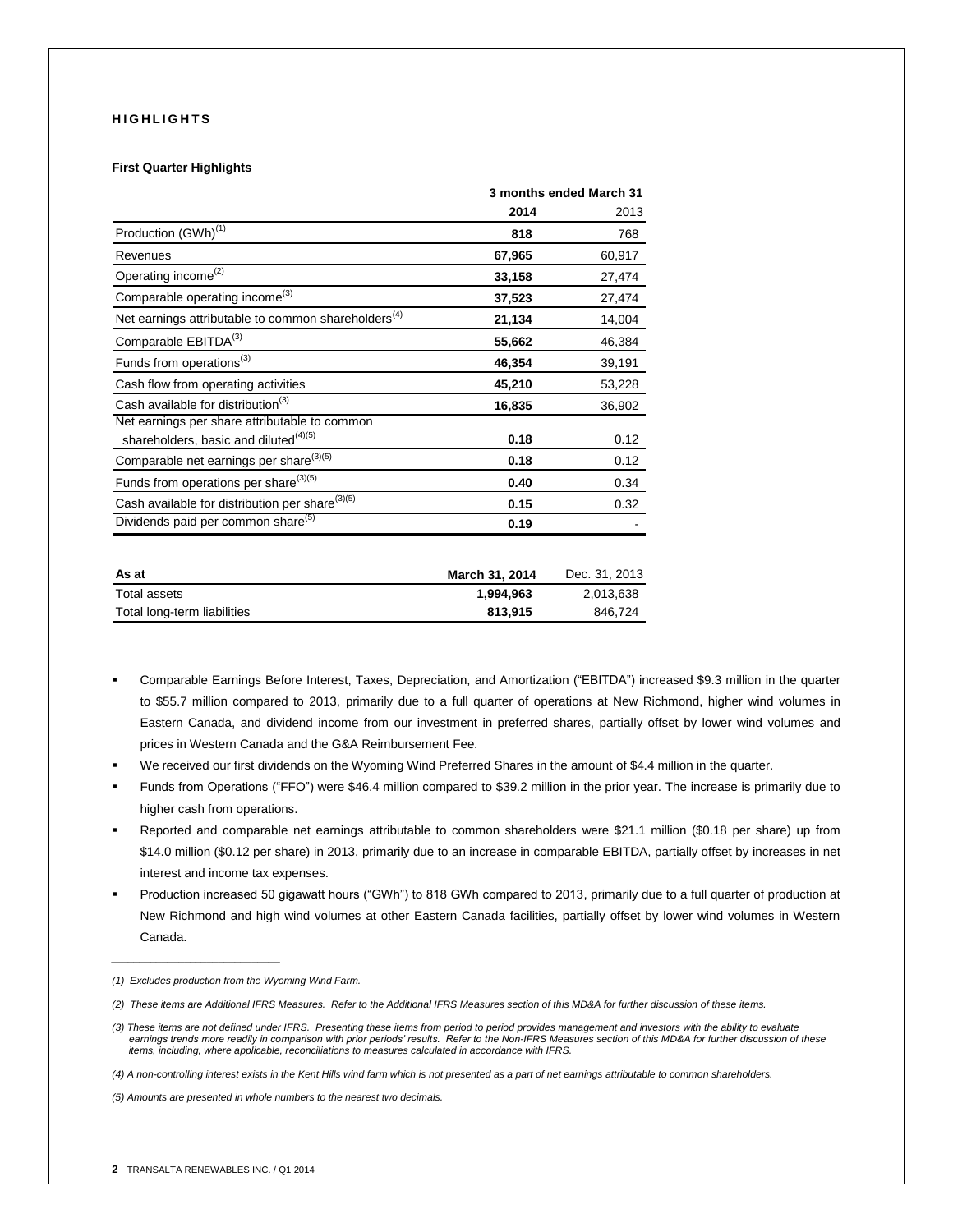## **S U B S E Q U E N T E V E N T S**

#### *Secondary offering of TransAlta Renewables shares by TransAlta*

On April 29, 2014, TransAlta completed a secondary public offering of 11,950,000 common shares of the Corporation at a price of \$11.40 per common share. As a result of the offering, TransAlta now owns approximately 70.3 per cent of the common shares of TransAlta Renewables. The Corporation will not receive any of the proceeds from the sale of common shares, as these shares were owned and held by TransAlta.

## **O P E R A T I O N A L R E S U L T S**

*TransAlta Renewables owns and operates wind farms and hydro facilities in Western and Eastern Canada and holds an economic interest in the 144 MW Wyoming Wind Farm. At March 31, 2014, our generating assets had 1,139 MW of gross generating capacity(1)(4) in operation (1,111 MW net ownership interest). The full capacity of the facilities in which we have a share of ownership is 1,232 MW.*

The results of operations are as follows:

 $\overline{a}$ 

|                                                     | 3 months ended March 31 |        |
|-----------------------------------------------------|-------------------------|--------|
|                                                     | 2014                    | 2013   |
| Revenues                                            | 54,089                  | 53,001 |
| Government incentives                               | 6,546                   | 6,738  |
| Lease revenue <sup>(2)</sup>                        | 7,330                   | 1,178  |
| <b>Total revenue</b>                                | 67,965                  | 60,917 |
| Royalties and other                                 | 3,999                   | 3,560  |
| Comparable gross margin <sup>(3)</sup>              | 63,966                  | 57,357 |
| Operations, maintenance, and administration         | 10,864                  | 9,174  |
| Taxes, other than income taxes                      | 1,805                   | 1,799  |
| Dividend income from investment in preferred shares | (4,365)                 |        |
| Comparable EBITDA(3)                                | 55,662                  | 46,384 |
| Depreciation and amortization                       | 18,139                  | 18,910 |
| Comparable operating income <sup>(3)</sup>          | 37,523                  | 27,474 |
| Production (GWh) <sup>(4)</sup>                     | 818                     | 768    |
| Gross installed capacity (MW) <sup>(1)(4)</sup>     | 1,139                   | 1,139  |
| Net installed capacity (MW) <sup>(1)(4)</sup>       | 1,111                   | 1,111  |

Comparable gross margin for the three months ended March 31, 2014 increased by \$6.6 million compared to the same period in 2013, primarily due to higher wind volumes and contract price escalations in Eastern Canada, and a full quarter of operations at New Richmond, partially offset by lower wind volumes and prices in Western Canada.

*<sup>(1)</sup> We measure capacity as net maximum capacity (see Glossary of Key Terms for definition of this and other key terms), which is consistent with industry standards. Capacity figures represent capacity owned and in operation unless otherwise stated. Gross capacity reflects the basis of consolidation of underlying assets, while net capacity deducts capacity attributable to non-controlling interest in these assets.*

*<sup>2)</sup> Under IFRS the agreements for the sale of electrical energy for the Akolkolex, Bone Creek and New Richmond facilities are considered operating leases. Accordingly, revenues earned for sale of electrical energy produced by these facilities are reported as lease revenue.*

*<sup>(3)</sup> Comparable figures are not defined under IFRS. Refer to the Non-IFRS Measures section of this MD&A for further discussion of these items, including, where applicable, reconciliations to net earnings attributable to common shareholders and cash flow from operating activities.*

*<sup>(4)</sup> Production and installed capacity do not include results from our economic interest in the Wyoming Wind Farm.*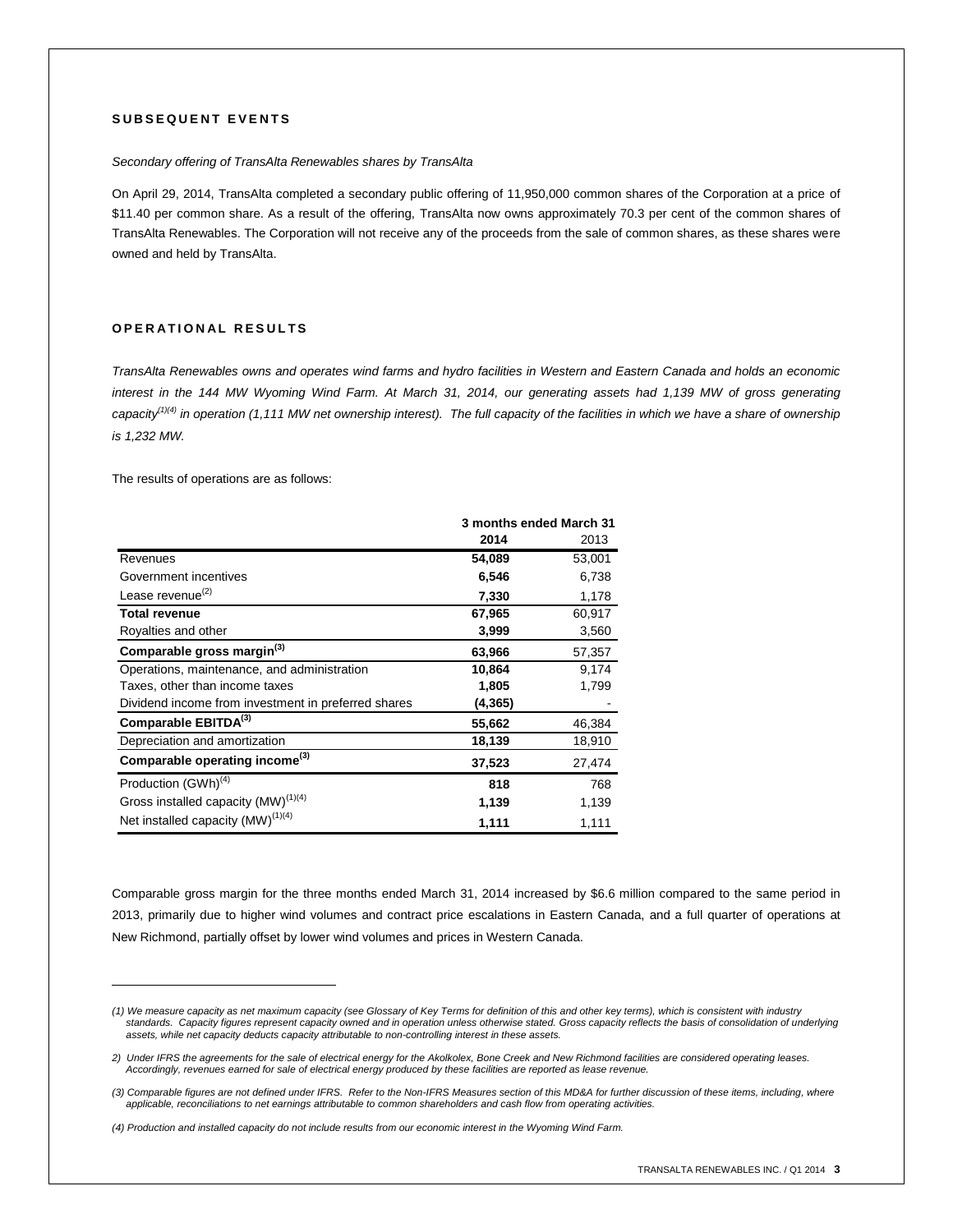OM&A expense for the three months ended March 31, 2014 increased \$1.7 million compared to the same period in 2013, primarily due to a net increase in corporate costs under the G&A Reimbursement Fee that came into effect in August 2013, and increased costs from a full quarter of commercial operations at New Richmond.

Dividend income is from the investment in preferred shares associated with the Wyoming Wind Farm, acquired in December, 2013.

#### **Production and Gross Margins**

| 3 months ended March 31, 2014 | <b>Gross installed</b><br>capacity (MW) | Production<br>(GWh) | Revenues | <b>Rovalties</b><br>and other | Gross margin | Revenues per<br>produced<br>$MWh^{(1)}$ | <b>Rovalties and</b><br>other per<br>produced MWh <sup>(1)</sup> | Gross margin per<br>produced MWh <sup>(1)</sup> |
|-------------------------------|-----------------------------------------|---------------------|----------|-------------------------------|--------------|-----------------------------------------|------------------------------------------------------------------|-------------------------------------------------|
| Western Canada wind           | 418                                     | 286                 | 13.628   | 1,295                         | 12.333       | 47.65                                   | 4.53                                                             | 43.12                                           |
| Eastern Canada wind           | 616                                     | 511                 | 52.700   | 2.467                         | 50.233       | 103.13                                  | 4.83                                                             | 98.30                                           |
| Hydro                         | 105                                     | 21                  | 1.637    | 237                           | 1.400        | 77.95                                   | 11.29                                                            | 66.66                                           |
|                               | 1.139                                   | 818                 | 67.965   | 3,999                         | 63.966       | 83.09                                   | 4.89                                                             | 78.20                                           |

|                               |                                  |                     |          |                        |        |                                                          | Royalties and other                |                                                 |
|-------------------------------|----------------------------------|---------------------|----------|------------------------|--------|----------------------------------------------------------|------------------------------------|-------------------------------------------------|
| 3 months ended March 31, 2013 | Gross installed<br>capacity (MW) | Production<br>(GWh) | Revenues | Rovalties<br>and other |        | Revenues per<br>Gross margin produced MWh <sup>(1)</sup> | per produced<br>MWh <sup>(1)</sup> | Gross margin per<br>produced MWh <sup>(1)</sup> |
| Western Canada wind           | 418                              | 362                 | 20,641   | .592                   | 19.049 | 57.02                                                    | 4.40                               | 52.62                                           |
| Eastern Canada wind           | 616                              | 379                 | 38,262   | 1.778                  | 36.484 | 100.96                                                   | 4.69                               | 96.27                                           |
| Hydro                         | 105                              | 27                  | 2.014    | 190                    | 1.824  | 74.59                                                    | 7.04                               | 67.55                                           |
|                               | .139                             | 768                 | 60.917   | 3.560                  | 57.357 | 79.32                                                    | 4.64                               | 74.68                                           |

*Western Canada Wind*

Our Western Canada wind assets consist of 10 facilities with a total gross and net generating capacity of 418 MW.

Production for the three months ended March 31, 2014 decreased 76 GWh compared to the same period in 2013 primarily due to lower wind volumes.

Gross margin for the three months ended March 31, 2014 decreased \$6.7 million compared to the same period in 2013, primarily due to lower prices under the TransAlta PPAs compared to the previous merchant prices, lower government incentives, and lower emission reduction credit sales, partially offset by lower transmission costs.

#### *Eastern Canada Wind*

Our Eastern Canada wind assets consist of 6 facilities with a total gross generating capacity of 616 MW (591 MW net ownership interest).

Production for the three months ended March 31, 2014 increased 132 GWh compared to the same period in 2013, primarily due to higher wind volumes and a full quarter of production at New Richmond.

For the three months ended March 31, 2014, gross margin increased \$13.7 million compared to the same period in 2013, primarily due to higher wind volumes and contract price escalations, and a full quarter of operations at New Richmond, partially offset by higher royalties.

*\_\_\_\_\_\_\_\_\_\_\_\_\_\_\_\_\_\_\_\_\_\_\_\_\_\_\_\_*

*<sup>(1)</sup> The amounts per MWh are presented in whole dollars to the nearest two decimals.*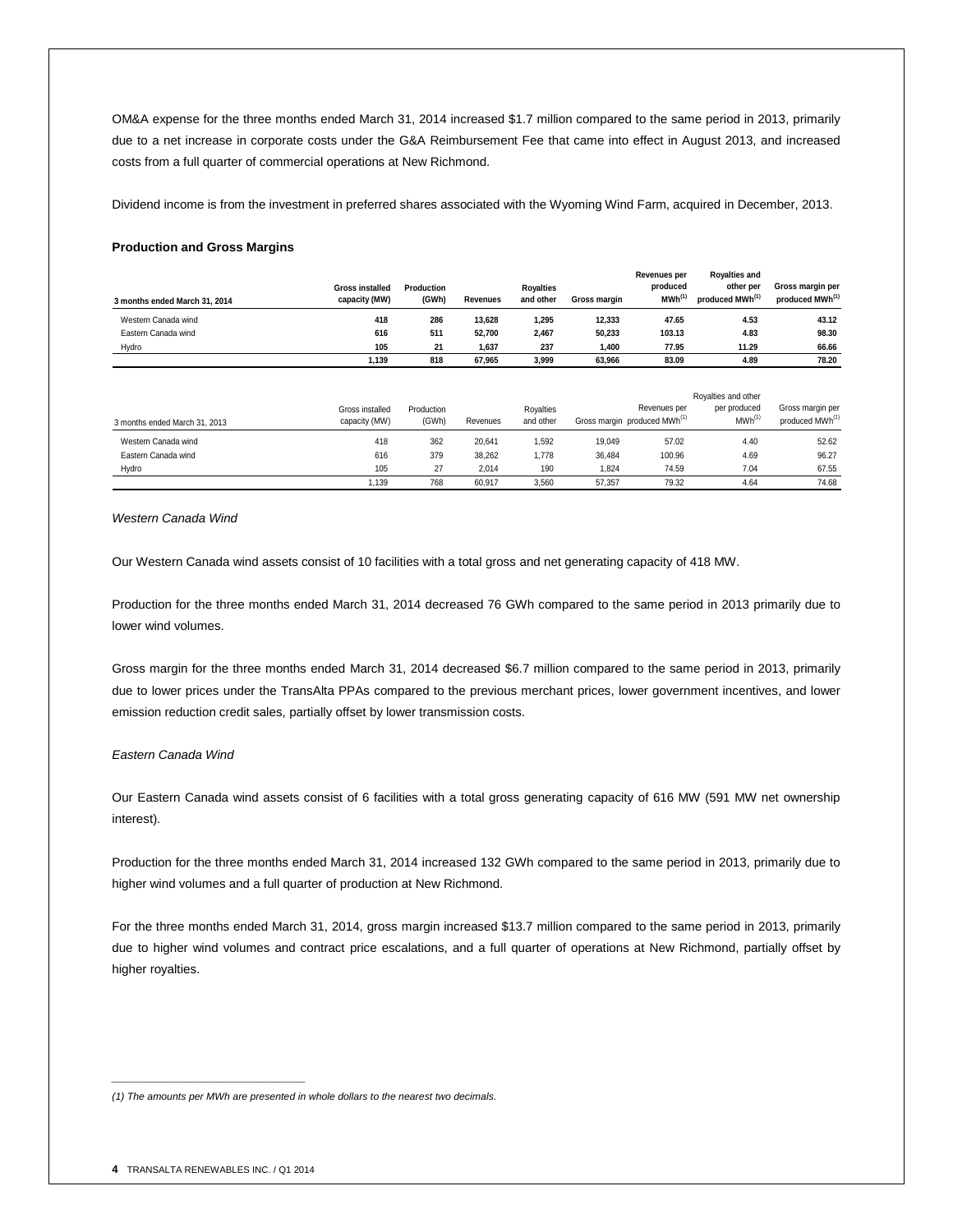## *Hydro*

Our Hydro assets consist of 12 facilities with a total gross and net generating capacity of 105 MW.

Production for the three months ended March 31, 2014 decreased 6 GWh compared to the same period in 2013, primarily due to lower water resources in Western Canada.

Gross margin for the three months ended March 31, 2014 decreased \$0.4 million compared to the same period in 2013, primarily due to lower water resources in Western Canada and lower prices under the TransAlta PPAs.

## **Economic Interest in Wyoming Wind Farm**

We have an economic interest in the 144 MW Wyoming Wind Farm which is fully operational and contracted under a long-term PPA until 2028 with an investment grade counterparty. As we have an economic interest, and not direct ownership, the operational results of the Wyoming Wind Farm are not consolidated into our results; however, the dividends we receive on our Wyoming Wind Preferred Shares are included in our consolidated results, and are based on the pre-tax earnings from the Wyoming Wind Farm.

Dividends of \$4.4 million were recognized as income during the three months ended March 31, 2014. After considering the Wyoming Wind Acquisition Loan interest expense of \$1.1 million, the incremental contribution to earnings for the period is \$3.3 million.

Production at the Wyoming Wind Farm was 163 GWh during the three months ended March 31, 2014.

## **NET INTEREST EXPENSE**

The components of net interest expense are shown below:

|                                                                   | 3 months ended March 31 |          |  |
|-------------------------------------------------------------------|-------------------------|----------|--|
|                                                                   | 2014                    | 2013     |  |
| Interest on debt                                                  | 9,025                   | 7,702    |  |
| Interest on letters of credit and quarantees pledged by TransAlta | 21                      | 1,540    |  |
| Capitalized interest                                              | -                       | (2, 147) |  |
| Interest income                                                   | (3)                     | (4)      |  |
| Interest expense                                                  | 9,043                   | 7,091    |  |
| Accretion of provisions                                           | 220                     | 198      |  |
| Net interest expense                                              | 9,263                   | 7.289    |  |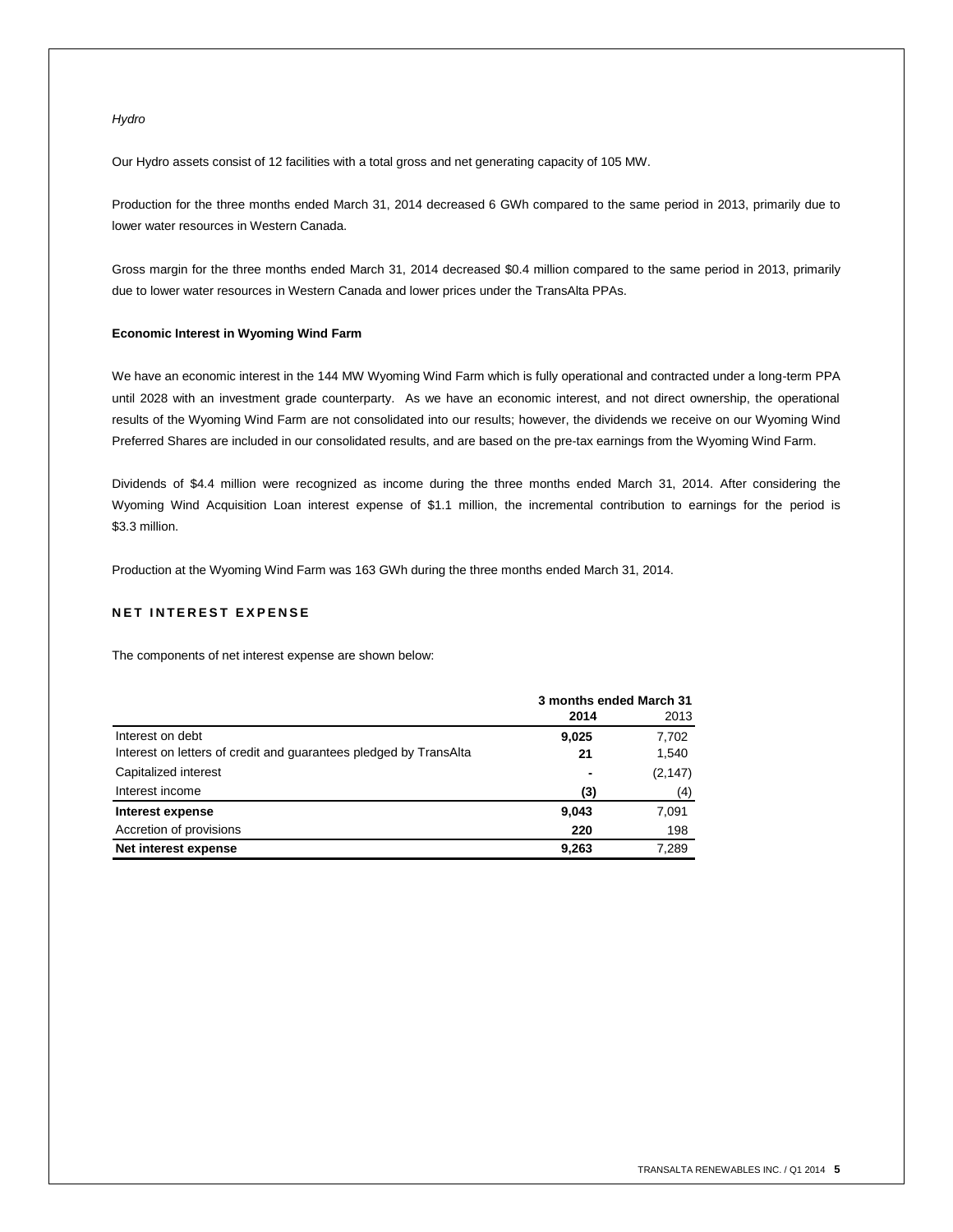The change in net interest expense for the three months ended March 31, 2014, compared to the same period in 2013, is shown below:

|                                                                                     | 3 months ended |
|-------------------------------------------------------------------------------------|----------------|
|                                                                                     | March 31       |
| Net interest expense, 2013                                                          | 7,289          |
| Higher interest from addition of Amortizing Term and Wyoming Wind Acquisition Loans | 3,049          |
| Lower capitalized interest                                                          | 2,147          |
| Other                                                                               | 16             |
| Lower interest on letters of credit and quarantees                                  | (1,518)        |
| Lower interest charged from TransAlta on capital projects                           | (1,720)        |
| Net interest expense, 2014                                                          | 9,263          |

## **I N C O M E T A X E S**

A reconciliation of income taxes and effective tax rates on earnings excluding non-comparable items is presented below:

|                                                       | 3 months ended March 31 |        |  |
|-------------------------------------------------------|-------------------------|--------|--|
|                                                       | 2014                    | 2013   |  |
| Earnings before income taxes                          | 28.184                  | 19.425 |  |
| Income attributable to non-controlling interest       | (1, 159)                | (619)  |  |
| Earnings attributable to common shareholders          |                         |        |  |
| excluding non-comparable items subject to tax         | 27,025                  | 18,806 |  |
| Income tax expense                                    | 5,891                   | 4,802  |  |
| Income tax expense excluding non-comparable items     | 5,891                   | 4,802  |  |
| Effective tax rate on earnings attributable to common |                         |        |  |
| shareholders excluding non-comparable items (%)       | 22                      | 26     |  |

The income tax expense excluding non-comparable items for the three months ended March 31, 2014 increased compared to the same period 2013 due to higher comparable earnings offset by certain earnings that are not subject to tax.

The effective tax rate on earnings attributable to common shareholders excluding non-comparable items for the three months ended March 31, 2014 decreased compared to the same period in 2013 due to certain earnings that are not subject to tax.

### **N O N - C O N T R O L L I N G I N T E R E S T**

Natural Forces Technologies Inc. owns a 17 per cent interest in the Kent Hills 1 and 2 wind farms, which have 150 MW of gross generating capacity.

Net earnings attributable to the non-controlling interest for the three months ended March 31, 2014 increased \$0.5 million compared to the same period in 2013, primarily due to higher wind volumes.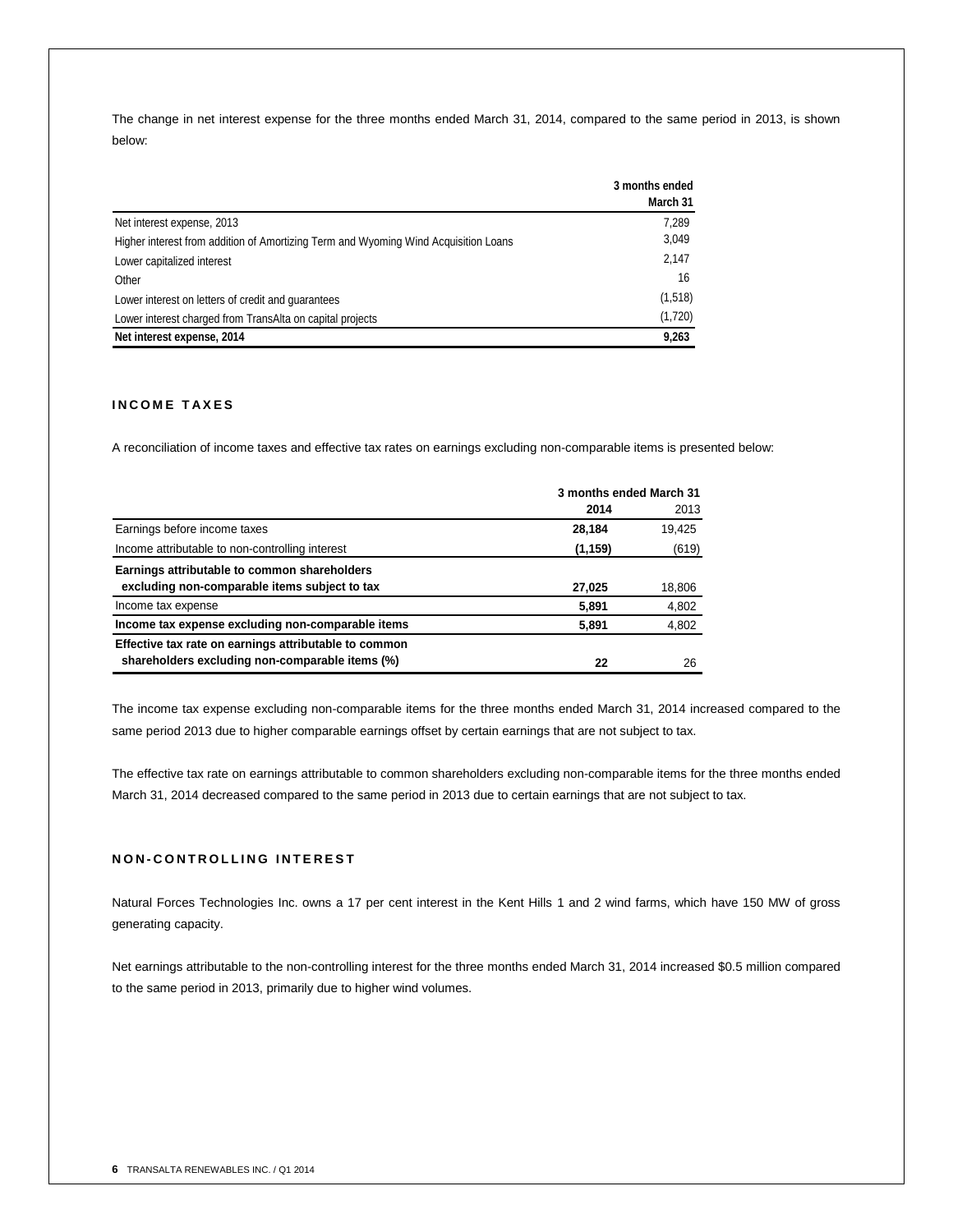## **FINANCIAL POSITION**

The following chart highlights significant changes in the Condensed Consolidated Statements of Financial Position from Dec. 31, 2013 to March 31, 2014:

|                                                | Increase/  |                                                                                                                                                 |
|------------------------------------------------|------------|-------------------------------------------------------------------------------------------------------------------------------------------------|
|                                                | (Decrease) | Primary factors explaining change                                                                                                               |
| Cash and cash equivalents                      | (7, 311)   | Timing of receipts and payments                                                                                                                 |
| Accounts receivable                            | (3,329)    | Timing of customer receipts                                                                                                                     |
| Prepaid expenses                               | 1,830      | Annual insurance premiums paid in the period                                                                                                    |
| Property, plant, and equipment, net            | (13, 841)  | Depreciation, partially offset by additions                                                                                                     |
| Intangible assets                              | (1,762)    | Amortization                                                                                                                                    |
| Investment in preferred shares                 | 4,357      | Increase due to favourable foreign exchange rates                                                                                               |
| Risk management assets (current and long-term) | 719        | Fair value changes as a result of the appreciation of the<br>hedge on foreign-denominated debt                                                  |
| Bank overdraft                                 | (891)      | Addition of master banking agreement to allow offset                                                                                            |
| Accounts payable and accrued liabilities       | (3,337)    | Timing of payments                                                                                                                              |
| Dividends payable                              | (14, 525)  | Payment of dividends declared on common shares                                                                                                  |
| Long-term debt (including current portion)     | (21,698)   | Principal repayments on the amortizing term loan and<br>Wyoming Wind Acquisition Loan, partially offset by changes<br>in foreign exchange rates |
| Deferred income tax liabilities                | 6,110      | Decreases in tax loss carryforwards and increases in taxable<br>temporary differences                                                           |
| Equity attributable to shareholders            | 13,805     | Net earnings for the period, partially offset by dividends<br>declared                                                                          |

## **F I N A N C I A L I N S T R U M E N T S**

Refer to *Note 13* of the Corporation's most recent annual consolidated financial statements and *Note 6* of our interim condensed consolidated financial statements as at and for the three months ended March 31, 2014 for details on Financial Instruments. Also refer to the Financial Instruments section of our most recent Annual MD&A for additional details. Our risk management profile and practices have not changed materially from Dec. 31, 2013.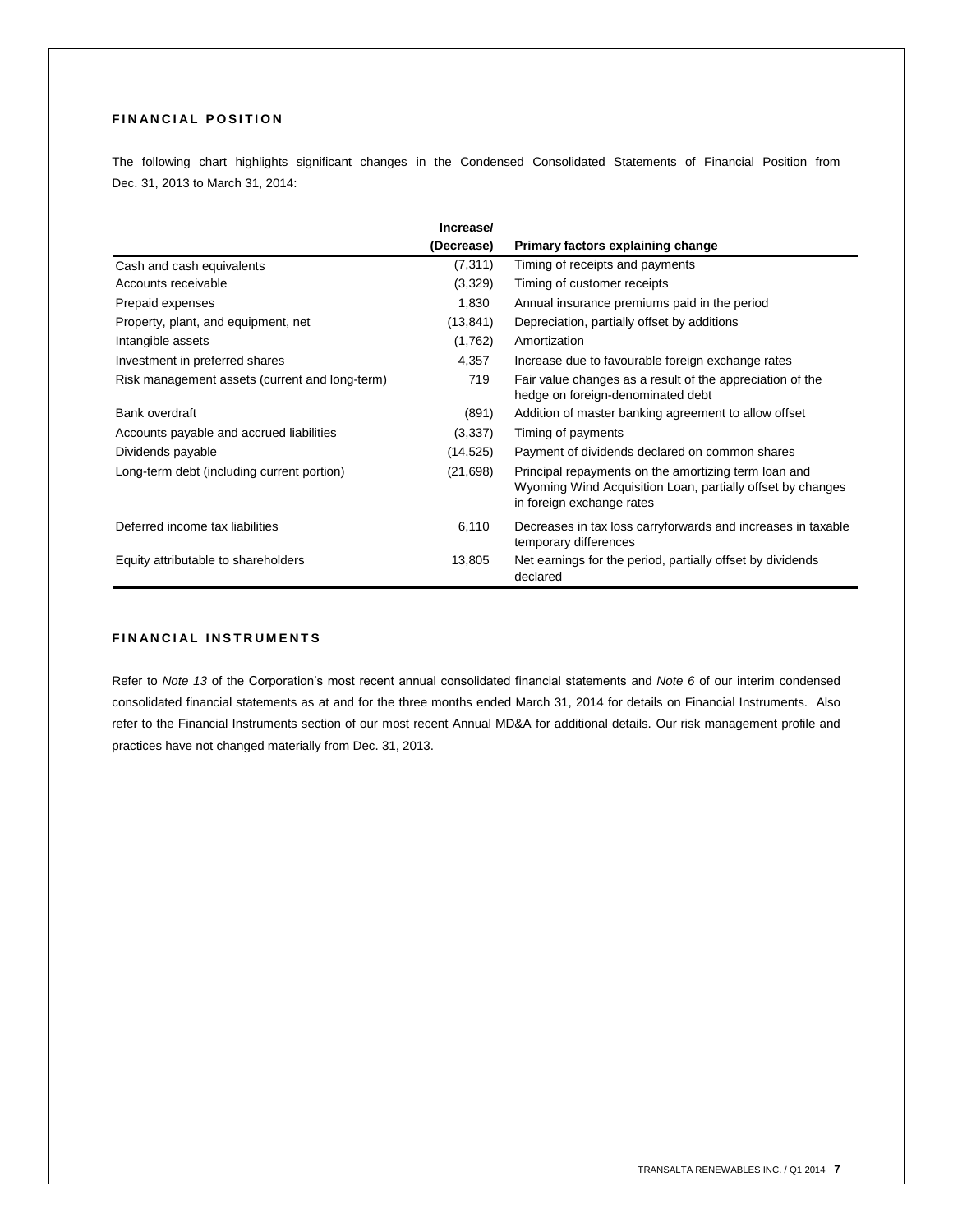## **S T A T E M E N T S O F C A S H F L O W S**

The following chart highlights significant changes in the Condensed Consolidated Statements of Cash Flows for the three months ended March 31, 2014 compared to the same period in 2013:

| 3 months ended March 31                                                  | 2014      |        | 2013 Primary factors explaining change                                                                                                                                                                                                                                |
|--------------------------------------------------------------------------|-----------|--------|-----------------------------------------------------------------------------------------------------------------------------------------------------------------------------------------------------------------------------------------------------------------------|
| Cash and cash equivalents, net of bank<br>overdraft, beginning of period | 18,365    | 3,205  |                                                                                                                                                                                                                                                                       |
| Provided by (used in):                                                   |           |        |                                                                                                                                                                                                                                                                       |
| Operating activities                                                     | 45.210    | 53.228 | Higher cash from operations of \$7.2 million and unfavourable<br>changes in working capital of \$15.2 million                                                                                                                                                         |
| Investing activities                                                     | (1,052)   |        | (37,351) Decrease in additions to property, plant and equipment of<br>\$28.5 million and a favourable change in non-cash investing<br>working capital balances of \$9.9 million, partially offset by a<br>decrease in realized risk management gains of \$2.1 million |
| Financing activities                                                     | (50, 592) |        | (17,110) Addition of long-term debt repayments of \$27.3 million and<br>dividends paid on common shares of \$21.9 million, partially<br>offset by a decrease in the repayment of net parental<br>investment and related party advances of \$15.9 million              |
| Translation of foreign currency cash                                     | 14        |        |                                                                                                                                                                                                                                                                       |
| Cash and cash equivalents, end of period                                 | 11,945    | 1,972  |                                                                                                                                                                                                                                                                       |

## **L I Q U I D I T Y A N D C A P I T A L R E S O U R C E S**

Liquidity risk arises from our ability to meet general funding needs, engage in trading and hedging activities, and manage the assets, liabilities, and capital structure of the Corporation. Liquidity risk is managed by maintaining sufficient liquid financial resources to fund obligations as they come due in the most cost-effective manner.

Our liquidity needs are met through a variety of sources, including cash generated from operations and funding from TransAlta. Our primary uses of funds are operational expenses, capital expenditures, distributions to non-controlling interest, interest and principal payments on debt, and dividends.

#### *Debt*

Long-term debt, including amounts owing to TransAlta, totalled \$662.5 million at March 31, 2014, compared to \$684.2 million Dec. 31, 2013. Long-term debt decreased from Dec. 31, 2013 primarily due to principal payments made during the period, partially offset by an increase due to unfavorable foreign exchange rates.

At March 31, 2014, \$285.6 million of our long-term debt was due to TransAlta (Dec. 31, 2013 - \$308.5 million).

#### *Working Capital Credit Facility*

We have a \$100.0 million unsecured working capital credit facility with TransAlta available to us. The facility is available for general corporate purposes, including financing ongoing working capital requirements. At March 31, 2014, no amounts were drawn on the facility.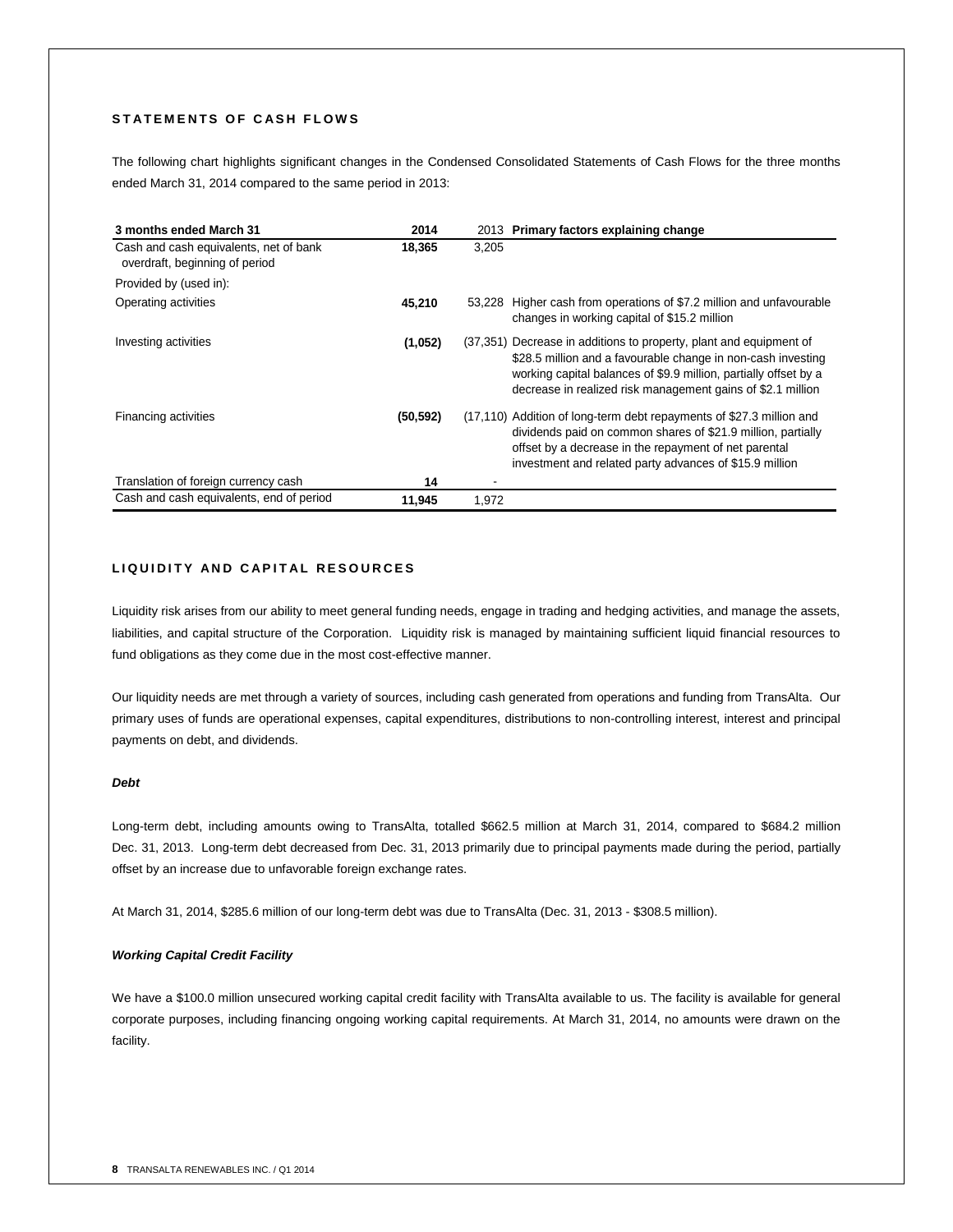## *Share Capital*

On March 31, 2014 and May 1, 2014, we had 114.7 million common shares issued and outstanding.

During the three months ended March 31, 2014, no common shares were issued.

#### **201 4 O U T L O O K**

#### *Business Environment*

#### **Economic Environment**

We expect moderate growth in Alberta and low growth in Eastern Canada in 2014. We monitor global events to assess their potential impact on the economy and our supplier and commodity counterparty relationships.

Counterparty credit risk is monitored and we operate in accordance with established risk management policies. We do not anticipate any material change to our existing credit practices and continue to deal primarily with investment grade counterparties.

#### **Environmental Legislation**

The siting, construction, and operation of electrical energy facilities requires interaction with many stakeholders. Recently, within the renewables industry, certain stakeholders have brought actions against government agencies and owners over alleged adverse impacts of wind projects. We are monitoring the activities and claims within the industry in order to assess the associated risks.

Changes in current environmental legislation do have, and will continue to have, an impact upon our operations and our business. The regulatory framework applicable to electricity generation varies between regions. Over the past few decades, a number of regions have restructured their power markets, allowing power to be generated by IPPs. Generally, there has been broad support from governments to facilitate growth in renewable power generation through the development of incentives and long-term revenue arrangements designed to encourage the adoption of renewable power.

In addition, government climate change policies and regulations can have an impact on our operations and business in that they frequently influence government support for renewables generation, or influence the price competitiveness of renewables generation in comparison to fossil-fuel based generation.

#### *Operations*

#### **Production**

We expect production in 2014 to be in line with the 3,059 GWh long-term average for our facilities and slightly higher than 2013 due to the full year of production expected from the New Richmond facility.

#### **Contracted Cash Flows**

Through the use of PPAs, including the TransAlta PPAs, all of our capacity is currently contracted. Substantially all of our capacity is contracted over the next 10 to 20 years. In addition, for 2014, approximately 76 per cent and 95 per cent of the environmental attributes from our wind and hydro facilities, respectively, have been sold.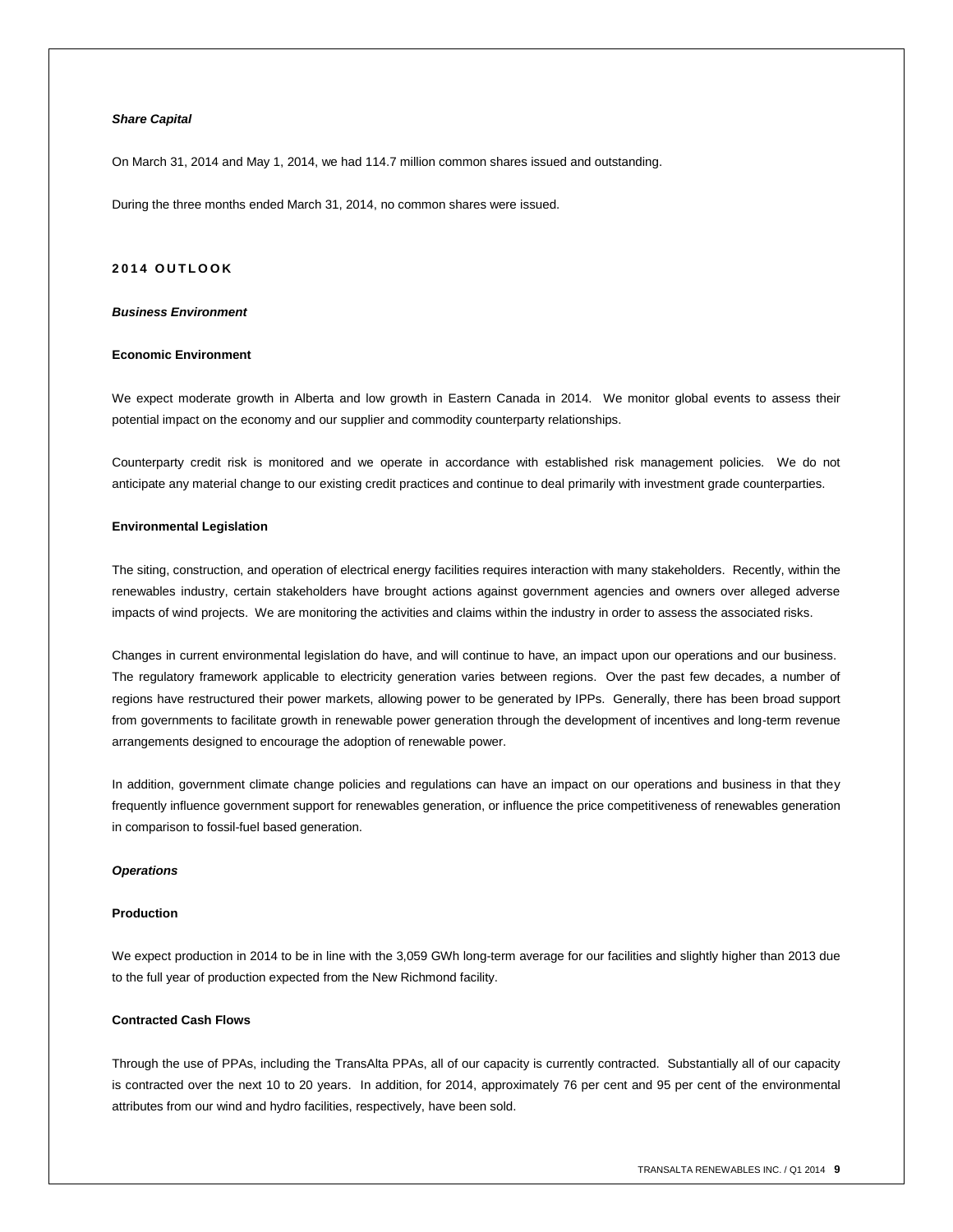#### **Operations, Maintenance, and Administration Costs**

We expect OM&A costs for 2014 to increase primarily due to a full year of operations at New Richmond. However, we have longterm service agreements in place for many of our wind facilities, which allow us to stabilize costs. Over time, OM&A costs are also expected to increase due to inflation. Due to the acquisition of the economic interest in the Wyoming Wind Farm, the G&A Reimbursement Fee will increase by an additional \$0.4 million in 2014.

#### **Wyoming Wind Economic Interest**

We expect dividends on the Wyoming Wind Preferred Shares to be in the range of U.S.\$8.0 to U.S.\$9.0 million in 2014. Actual dividend amounts may vary from this range as the dividends are based on pre-tax earnings and free cash flow generated by the Wyoming Wind Farm.

#### **Exposure to Fluctuations in Foreign Currencies**

In 2014, we expect that we will be exposed to fluctuations in the exchange rate between the Canadian and U.S. dollars as a result of our economic interest in the Wyoming Wind Farm, as both the Wyoming Wind Preferred Shares and the related dividends received are denominated in U.S. dollars. However, these exposures will be partially offset by the U.S.-denominated Wyoming Wind Acquisition Loan and the related payment of U.S.-denominated interest, as well as the U.S.-denominated interest on our U.S.\$20.0 million CHD debenture.

All of our other assets are located in Canada, and as a result, there is minimal additional exposure to fluctuations in foreign currencies. We may acquire equipment from foreign suppliers for future capital projects, which could create exposure to fluctuations in the value of the Canadian dollar related to these currencies.

Our strategy is to minimize the impact, if any, of fluctuations in the Canadian dollar against the U.S. dollar, euro and other currencies by entering into foreign exchange contracts, to the extent that foreign denominated expenses and revenues do not offset.

#### **Net Interest Expense**

We are not exposed to interest rate risk from long-term debt as all instruments bear interest at a fixed rate. Net interest for 2014 is expected to increase compared to 2013 due to interest on the most recent loans from TransAlta and lower capitalized interest.

#### **Liquidity and Capital Resources**

If there are low wind volumes, low hydro resources, or unexpected maintenance costs, we may need additional liquidity in the future. We expect to maintain adequate available liquidity under our working capital credit facility with TransAlta.

#### **Income Taxes**

The effective tax rate on earnings excluding non-comparable items for 2014 is expected to be approximately 20 to 25 per cent, which varies from the statutory tax rate of 25 per cent primarily due to certain earnings that are not subject to tax.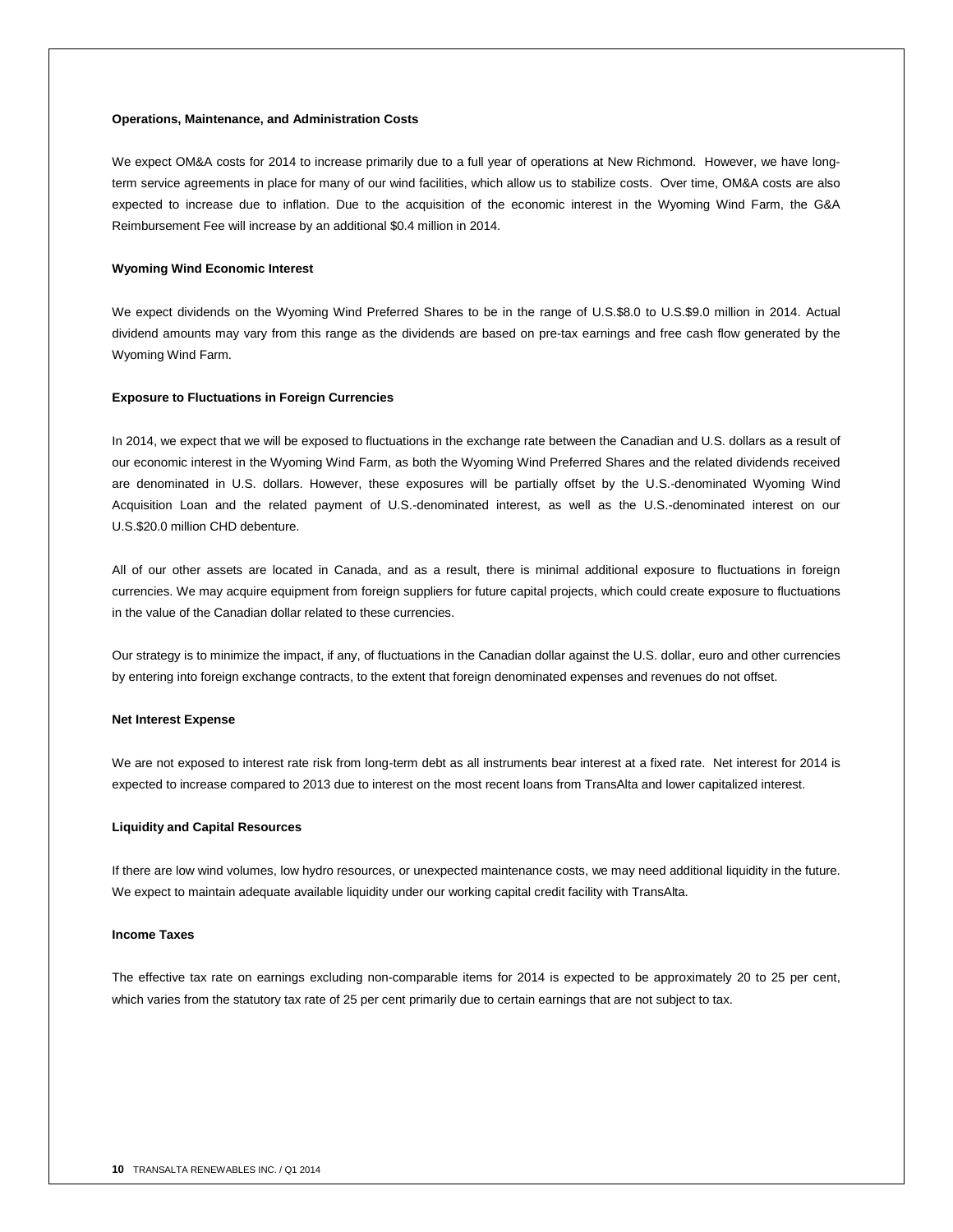## **Accounting Estimates**

A number of our accounting estimates, including those outlined in the Critical Accounting Policies and Estimates section of our most recent Annual MD&A, are based on the current economic environment and outlook. As a result of the current economic environment, market fluctuations could impact, among other things, future commodity prices, foreign exchange rates, and interest rates, which could, in turn, impact future earnings and asset valuations for our asset impairment calculations.

#### *Capital Expenditures*

Our capital expenditures are primarily sustaining in nature.

#### **Sustaining Capital**

Our sustaining capital is comprised of the ongoing capital costs associated with maintaining the existing generating capacity of our facilities. For 2014, our estimate for total sustaining capital expenditures, net of any contributions received, is allocated among the following:

|                                      |                                                           | Spend to     |                          |
|--------------------------------------|-----------------------------------------------------------|--------------|--------------------------|
|                                      |                                                           | $date^{(1)}$ | <b>Expected spend in</b> |
| Category                             | <b>Description</b>                                        | in 2014      | 2014                     |
| Routine capital                      | Expenditures to maintain our existing generating capacity | 430          | 5.326                    |
| Planned maintenance                  | Regularly scheduled maintenance                           | 378          | 6.210                    |
| <b>Total sustaining expenditures</b> |                                                           | 808          | 11.536                   |

#### **Financing**

Financing for these capital expenditures is expected to be provided by cash flow from operating activities and existing borrowing capacity through TransAlta.

## **R E L A T E D P A R T Y T R A N S A C T I O N S A N D B A L A N C E S**

#### *Post-Acquisition Relationship with TransAlta*

After the Acquisition, we entered into certain agreements and transactions with TransAlta. Please refer to the Related Party Transactions and Balances section of our most recent Annual MD&A for more information.

*\_\_\_\_\_\_\_\_\_\_\_\_\_\_\_\_\_\_\_\_\_\_\_\_\_\_\_\_\_\_\_*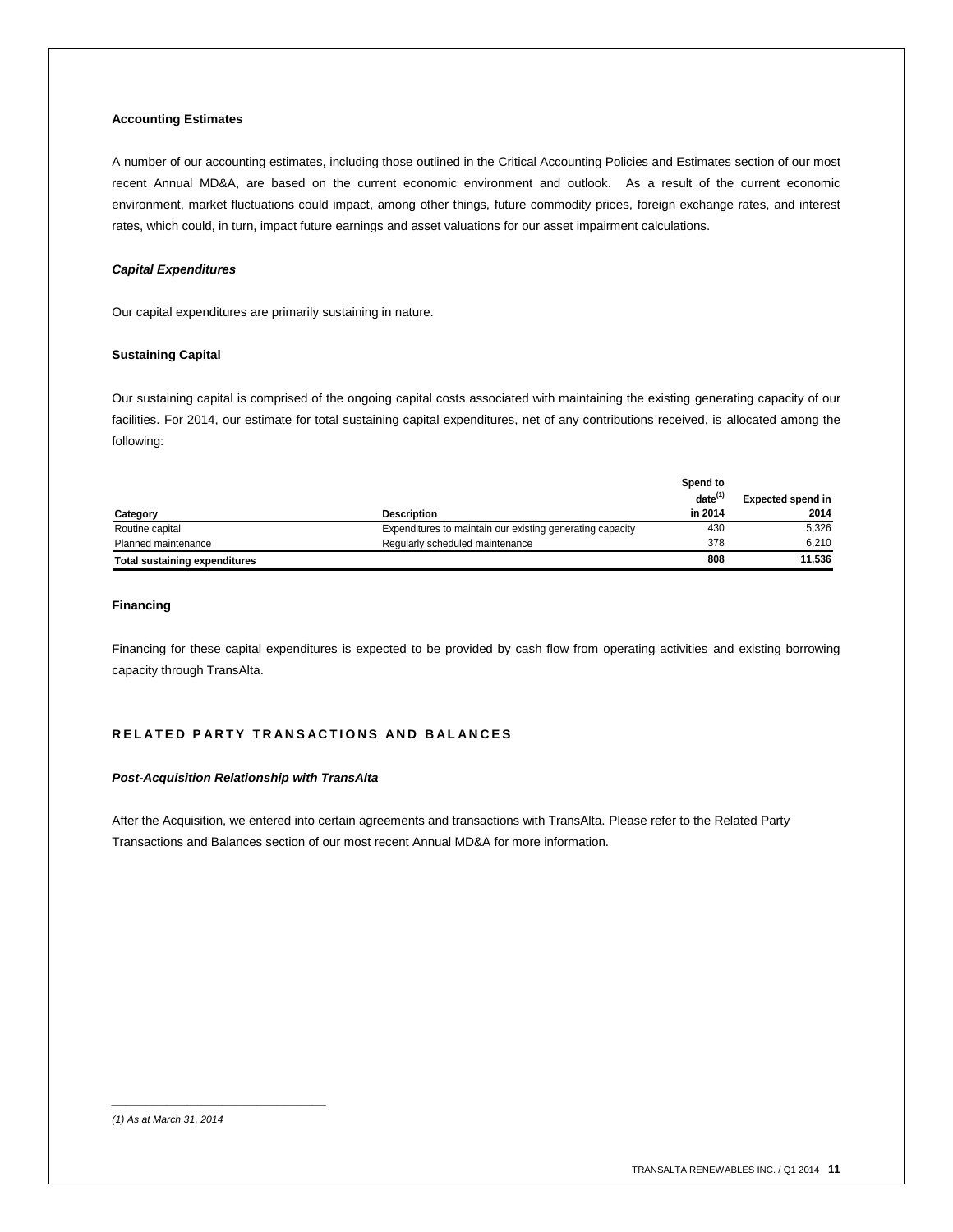## **A. Related Party Transactions**

Amounts recognized from transactions with TransAlta or subsidiaries of TransAlta are as follows:

|                                                      | 3 months ended March 31 |       |  |
|------------------------------------------------------|-------------------------|-------|--|
|                                                      | 2014                    | 2013  |  |
| Revenue from TransAlta PPAs                          | 7,951                   |       |  |
| Preferred share dividends                            | 4,365                   |       |  |
| <b>G&amp;A Reimbursement Fee</b>                     | 2,523                   |       |  |
| Interest expense on amortizing term loan             | 1,914                   |       |  |
| Interest expense on letters of credit and quarantees | 21                      | 1,540 |  |
| Interest expense on Wyoming Wind Acquisition Loan    | 1,135                   |       |  |

#### **B. Related Party Balances**

Related party balances include the following balances:

| As at                                                              | March 31, 2014 | Dec. 31, 2013 |
|--------------------------------------------------------------------|----------------|---------------|
| Trade accounts receivable                                          | 5,212          | 10,232        |
| Trade accounts payable                                             | 4,607          | 5,048         |
| Dividends payable                                                  | 11,876         | 23,600        |
| Interest payable                                                   | 1,038          | 3,311         |
| Investment in preferred shares                                     | 113.682        | 109,325       |
| Net risk management assets (liabilities)                           | 589            | (104)         |
| Amortizing term loan                                               | 189.321        | 200,000       |
| Wyoming Wind Acquisition Loan                                      | 96.257         | 108,528       |
| Letters of credit issued by TransAlta on behalf of the Corporation | 4.503          | 4.503         |
| Guarantees provided by TransAlta on behalf of the Corporation      | 226,500        | 226,500       |

All of these balances are with TransAlta or subsidiaries of TransAlta.

#### *Pre-Acquisition Relationship with TransAlta*

The Acquired Assets have historically been managed and operated in the normal course of business by TransAlta along with other TransAlta operations and affiliates. Financial statements for periods prior to Aug. 9, 2013 were not historically prepared for the Acquired Assets as they had not been operated as a separate business. Please refer to the Related Party Transactions and Balances section of our 2013 Annual MD&A for more information.

#### **Allocation of Corporate Costs**

Certain shared costs have been allocated to the Acquired Assets and reflected as expenses in the pre-Acquisition period financial statements. Allocated corporate costs include TransAlta charges for, but not limited to: corporate accounting, human resources, government affairs, information technology, shared real estate expenses, legal, treasury, and pension and other post-employment benefits. These costs are included in OM&A expenses. The costs were allocated to the Acquired Assets based on GWh of production. Note that these expenses may have been different had the Acquired Assets been a separate entity during the periods presented. For the comparative three months ended March 31, 2013, these pre-tax costs were \$1.4 million.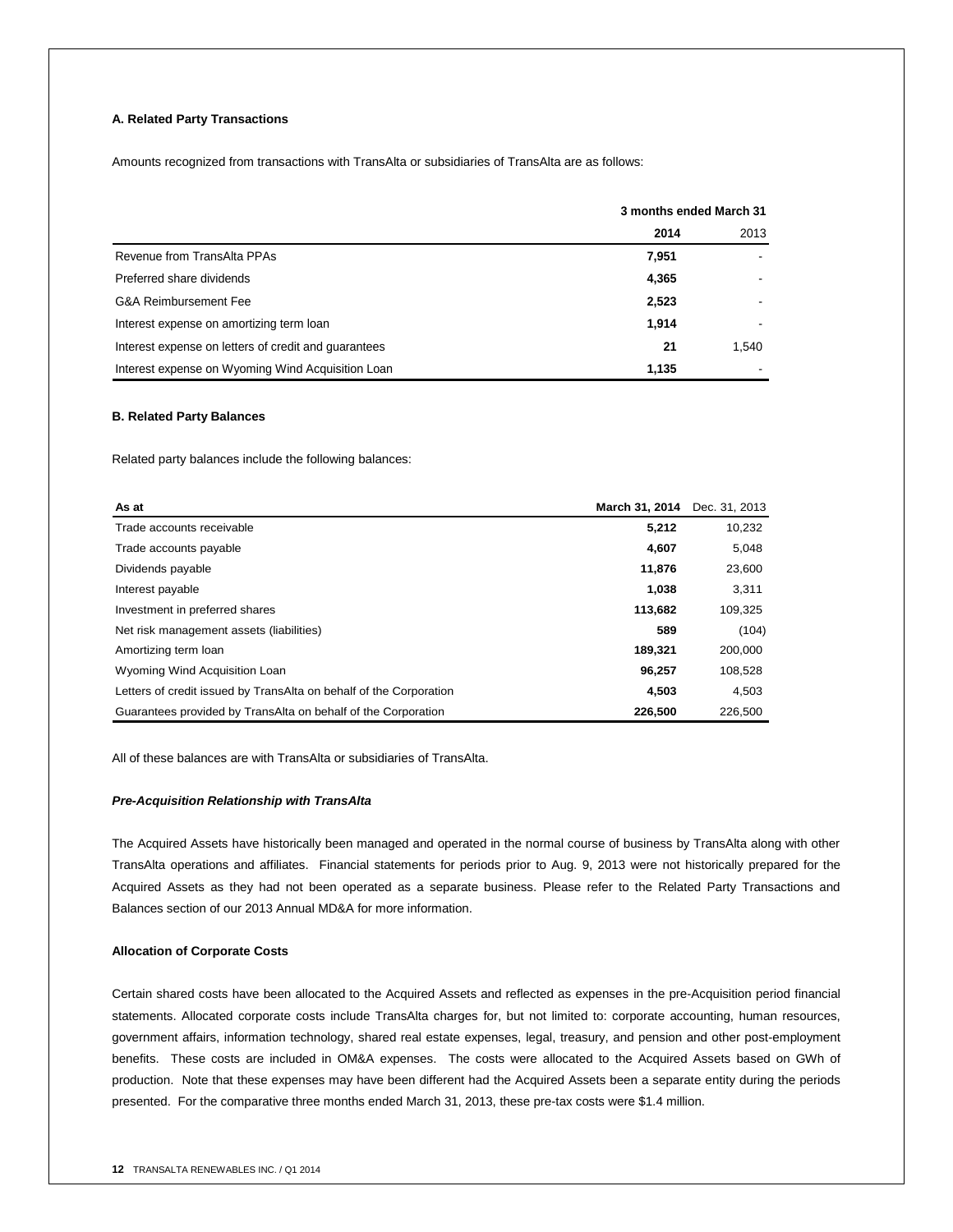## **A D D I T I O N A L I F R S M E A S U R E S**

An additional IFRS measure is a line item, heading, or subtotal that is relevant to an understanding of the financial statements but is not a minimum line item mandated under IFRS, or the presentation of a financial measure that is relevant to an understanding of the financial statements but is not presented elsewhere in the financial statements. We have included line items entitled "gross margin" and "operating income" in our Condensed Consolidated Statements of Earnings for the three months ended March 31, 2014 and 2013. Presenting these line items provides management and investors with a measurement of ongoing operating performance that is readily comparable from period to period.

## **N O N - I F R S M E A S U R E S**

We evaluate our performance using a variety of measures. Those discussed below, and elsewhere in this MD&A, are not defined under IFRS and, therefore, should not be considered in isolation or as an alternative to or to be more meaningful than net earnings attributable to common shareholders or cash flow from operating activities, as determined in accordance with IFRS, when assessing our financial performance or liquidity. These Non-IFRS measures are not necessarily comparable to a similarly titled measure of another company.

Typically, for comparability purposes, we exclude the impact of asset impairment charges and other adjustments to earnings, such as gains on sales of assets, as management believes these transactions are not representative of our business operations. We also exclude the income tax expense related to changes in corporate income tax rates as these amounts relate to the impact of the rate change on future income taxes as opposed to the impact on current earnings.

Earnings on a comparable basis per share are calculated using the weighted average common shares outstanding during the period.

Presenting comparable EBITDA from period to period provides management and investors with a proxy for the amount of cash generated from operating activities before net interest expense, non-controlling interest, income taxes, and working capital adjustments.

Comparable operating income and EBITDA also include the dividend income from the preferred share investment in the Wyoming Wind Farm. The dividend income is used as a proxy for the operating income and EBITDA of Wyoming Wind.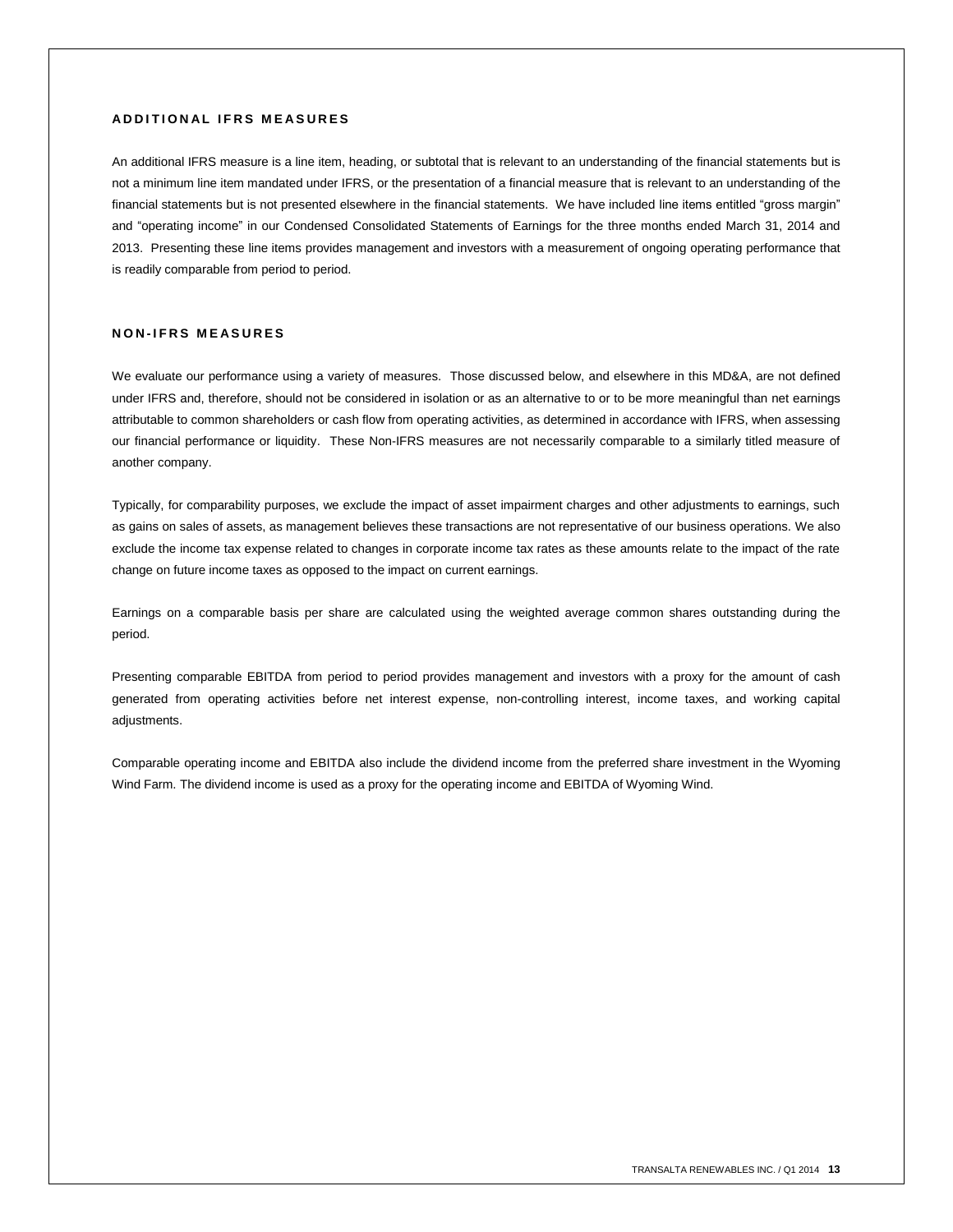A reconciliation of comparable results to reported results is as follows:

|                                                     | 3 months ended March 31, 2014 |                 |                         |  |
|-----------------------------------------------------|-------------------------------|-----------------|-------------------------|--|
|                                                     |                               | Comparable      |                         |  |
|                                                     | Reported                      | adjustments     | <b>Comparable total</b> |  |
| Revenues                                            | 67,965                        |                 | 67,965                  |  |
| Royalties and other                                 | 3,999                         |                 | 3,999                   |  |
| Gross margin                                        | 63,966                        |                 | 63,966                  |  |
| Operations, maintenance, and administration         | 10,864                        |                 | 10,864                  |  |
| Taxes, other than income taxes                      | 1,805                         |                 | 1,805                   |  |
| Dividend income from investment in preferred shares |                               | (1)<br>(4, 365) | (4, 365)                |  |
| Earnings before interest, taxes,                    |                               |                 |                         |  |
| depreciation, and amortization                      | 51,297                        | 4,365           | 55,662                  |  |
| Depreciation and amortization                       | 18,139                        |                 | 18,139                  |  |
| <b>Operating income</b>                             | 33,158                        | 4,365           | 37,523                  |  |
| Foreign exchange loss                               | (76)                          |                 | (76)                    |  |
| Earnings before interest and taxes                  | 33,082                        | 4,365           | 37,447                  |  |
| Dividend income from investment in preferred shares | (4, 365)                      | 4,365           |                         |  |
| Net interest expense                                | 9,263                         |                 | 9,263                   |  |
| Income tax expense                                  | 5,891                         |                 | 5,891                   |  |
| Net earnings                                        | 22,293                        |                 | 22,293                  |  |
| Non-controlling interest                            | 1,159                         |                 | 1,159                   |  |
| Net earnings attributable to TransAlta Renewables   |                               |                 |                         |  |
| common shareholders                                 | 21,134                        |                 | 21,134                  |  |
| Weighted average number of common shares            |                               |                 |                         |  |
| outstanding in the period (millions)                | 114.7                         |                 | 114.7                   |  |
| Net earnings per share attributable to              |                               |                 |                         |  |
| common shareholders                                 | 0.18                          |                 | 0.18                    |  |

|                                                   | 3 months ended March 31, 2013 |             |                  |  |
|---------------------------------------------------|-------------------------------|-------------|------------------|--|
|                                                   |                               | Comparable  |                  |  |
|                                                   | Reported                      | adjustments | Comparable total |  |
| Revenues                                          | 60,917                        |             | 60,917           |  |
| Royalties and other                               | 3,560                         |             | 3,560            |  |
| Gross margin                                      | 57,357                        |             | 57,357           |  |
| Operations, maintenance, and administration       | 9,174                         |             | 9,174            |  |
| Taxes, other than income taxes                    | 1,799                         |             | 1,799            |  |
| Earnings before interest, taxes,                  |                               |             |                  |  |
| depreciation, and amortization                    | 46,384                        |             | 46,384           |  |
| Depreciation and amortization                     | 18.910                        |             | 18,910           |  |
| <b>Operating income</b>                           | 27,474                        |             | 27,474           |  |
| Foreign exchange loss                             | (760)                         |             | (760)            |  |
| Earnings before interest and taxes                | 26,714                        |             | 26,714           |  |
| Net interest expense                              | 7,289                         |             | 7,289            |  |
| Income tax expense                                | 4.802                         |             | 4.802            |  |
| Net earnings                                      | 14,623                        |             | 14,623           |  |
| Non-controlling interest                          | 619                           |             | 619              |  |
| Net earnings attributable to TransAlta Renewables |                               |             |                  |  |
| common shareholders                               | 14,004                        |             | 14,004           |  |
| Weighted average number of common shares          |                               |             |                  |  |
| outstanding in the period (millions)              | 114.7                         |             | 114.7            |  |
| Net earnings per share attributable to            |                               |             |                  |  |
| common shareholders                               | 0.12                          |             | 0.12             |  |

*(1) The dividend income is used as a proxy for the operating income and EBITDA of Wyoming Wind.*

 $\mathcal{L}=\mathcal{L}$  , we can also the set of the set of the set of the set of the set of the set of the set of the set of the set of the set of the set of the set of the set of the set of the set of the set of the set of the s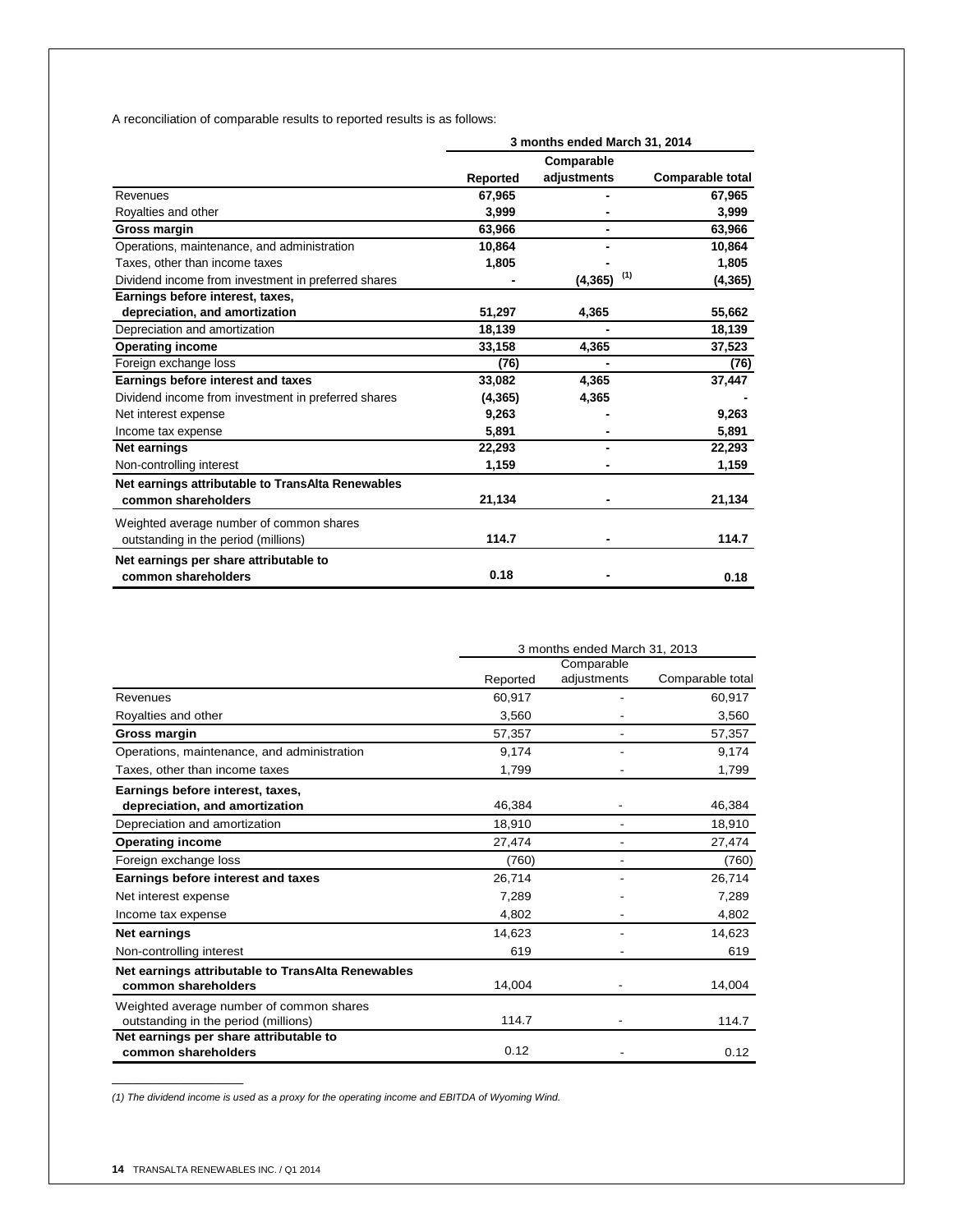## *Funds from Operations*

Presenting FFO from period to period provides management and investors with a proxy for the amount of cash generated from operating activities, before changes in working capital, and provides the ability to evaluate cash flow trends more readily in comparison with results from prior periods.

|                                                                                  | 3 months ended March 31 |           |  |
|----------------------------------------------------------------------------------|-------------------------|-----------|--|
|                                                                                  | 2014                    | 2013      |  |
| Cash flow from operating activities                                              | 45,210                  | 53.228    |  |
| Change in non-cash operating working capital balances                            | 1.144                   | (14, 037) |  |
| <b>Funds from operations</b>                                                     | 46.354                  | 39.191    |  |
| Weighted average number of common shares<br>outstanding in the period (millions) | 114.7                   | 114.7     |  |
| Funds from operations per share                                                  | 0.40                    | 0.34      |  |

#### *Cash Available for Distribution*

Cash available for distribution represents the amount of cash generated from operations by our business, before changes in working capital that is available to invest in growth initiatives, make principal repayments of debt, pay additional common share dividends, or repurchase common shares. Changes in working capital are excluded so as not to distort free cash flow with changes that we consider temporary in nature, reflecting, among other things, the impact of seasonal factors and the timing of capital projects.

Sustaining capital and productivity expenditures for the three months ended March 31, 2014 represent total additions to PP&E and intangibles per the Condensed Consolidated Statements of Cash Flows less nil (March 31, 2013 - \$28.3 million) that we have invested in growth projects.

The reconciliation between cash flow from operating activities and cash available for distribution is outlined below:

|                                                              | 3 months ended March 31 |           |  |
|--------------------------------------------------------------|-------------------------|-----------|--|
|                                                              | 2014                    | 2013      |  |
| Cash flow from operating activities                          | 45,210                  | 53,228    |  |
| Add (deduct):                                                |                         |           |  |
| Changes in non-cash operating working capital                | 1,144                   | (14, 037) |  |
| Sustaining capital and productivity expenditures             | (808)                   | (1,089)   |  |
| Distributions paid to subsidiaries' non-controlling interest | (1, 436)                | (1,200)   |  |
| Principal repayments of debt                                 | (27, 275)               |           |  |
| Cash available for distribution                              | 16,835                  | 36,902    |  |
| Weighted average number of common shares                     |                         |           |  |
| outstanding in the period (millions)                         | 114.7                   | 114.7     |  |
| Cash available for distribution per share                    | 0.15                    | 0.32      |  |

We seek to maintain sufficient cash balances and working capital credit facilities to fund periodic net cash outflows related to our business.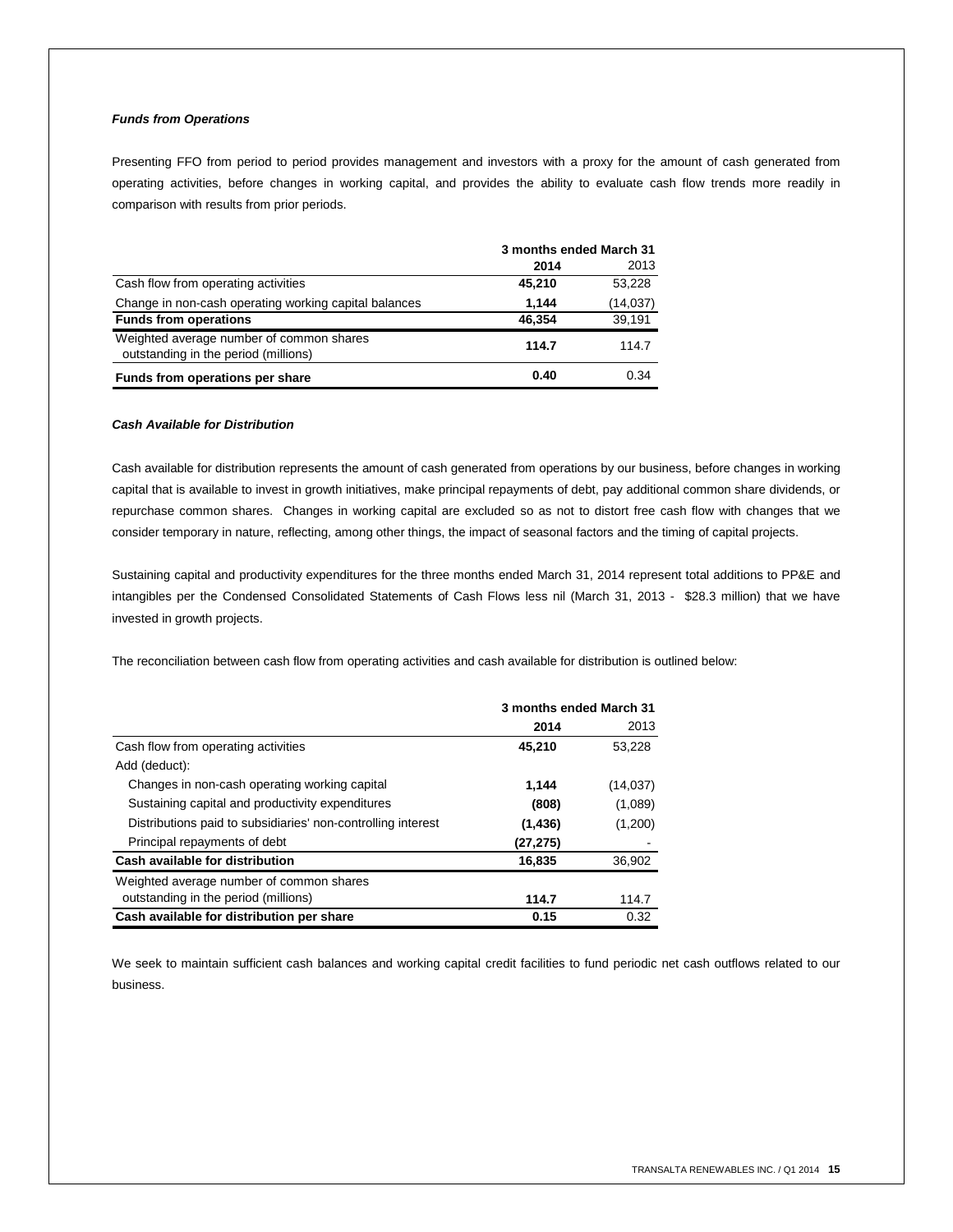## **C U R R E N T A C C O U N T I N G C H A N G E S**

On Jan. 1, 2014, we adopted the amended disclosure requirements of IAS 36 *Impairment of Assets*. The amended disclosure requirements did not have an impact on the condensed consolidated financial statements.

## **FUTURE ACCOUNTING CHANGES**

Accounting standards that have been previously issued by the IASB but are not yet effective, and have not been applied by the Corporation include IFRS 9 *Financial Instruments.* In February 2014, the IASB indicated that IFRS 9 will be effective for annual periods beginning on or after Jan. 1, 2018. The Corporation continues to assess the impact of adopting this standard. Please refer to our Future Accounting Changes section on our most recent Annual MD&A for more information.

## SELECTED QUARTERLY **INFORMATION**

|                                                                                         | Q2 2013            | Q3 2013         | Q4 2013          | Q1 2014          |
|-----------------------------------------------------------------------------------------|--------------------|-----------------|------------------|------------------|
| Revenue<br>Net earnings attributable to common shareholders                             | 70,940<br>19,512   | 43,535<br>1,207 | 69,949<br>15,535 | 67,965<br>21,134 |
| Net earnings per share attributable to common shareholders,<br>basic and diluted        | 0.17               | 0.01            | 0.13             | 0.18             |
| Comparable earnings per share                                                           | 0.17               | 0.03            | 0.15             | 0.18             |
|                                                                                         | Q2 2012            | Q3 2012         | Q4 2012          | Q1 2013          |
| Revenue<br>Net earnings (loss) attributable to common shareholders                      | 48.099<br>(6, 845) | 41.896<br>2,812 | 67.344<br>18,522 | 60,917<br>14,004 |
| Net earnings (loss) per share attributable to common shareholders,<br>basic and diluted | (0.06)             | 0.02            | 0.16             | 0.12             |
| Comparable earnings per share                                                           | 0.03               | 0.02            | 0.16             | 0.12             |

Basic and diluted earnings per share ("EPS") attributable to common shareholders and comparable EPS are calculated each period using the weighted average common shares outstanding during the period. As a result, the sum of the EPS for the four quarters making up the calendar year may sometimes differ from the annual EPS.

## **F O R W A R D - L O O K I N G S T A T E M E N T S**

This MD&A, the documents incorporated herein by reference, and other reports and filings made with the securities regulatory authorities include forward-looking statements. All forward-looking statements are based on our beliefs as well as assumptions based on information available at the time the assumption was made and on management's experience and perception of historical trends, current conditions, and expected future developments, as well as other factors deemed appropriate in the circumstances. Forward-looking statements are not facts, but only predictions and generally can be identified by the use of statements that include phrases such as "may", "will", "believe", "expect", "anticipate", "intend", "plan", "foresee", "potential", "enable", "continue", or other comparable terminology. These statements are not guarantees of our future performance and are subject to risks, uncertainties, and other important factors that could cause our actual performance to be materially different from that projected.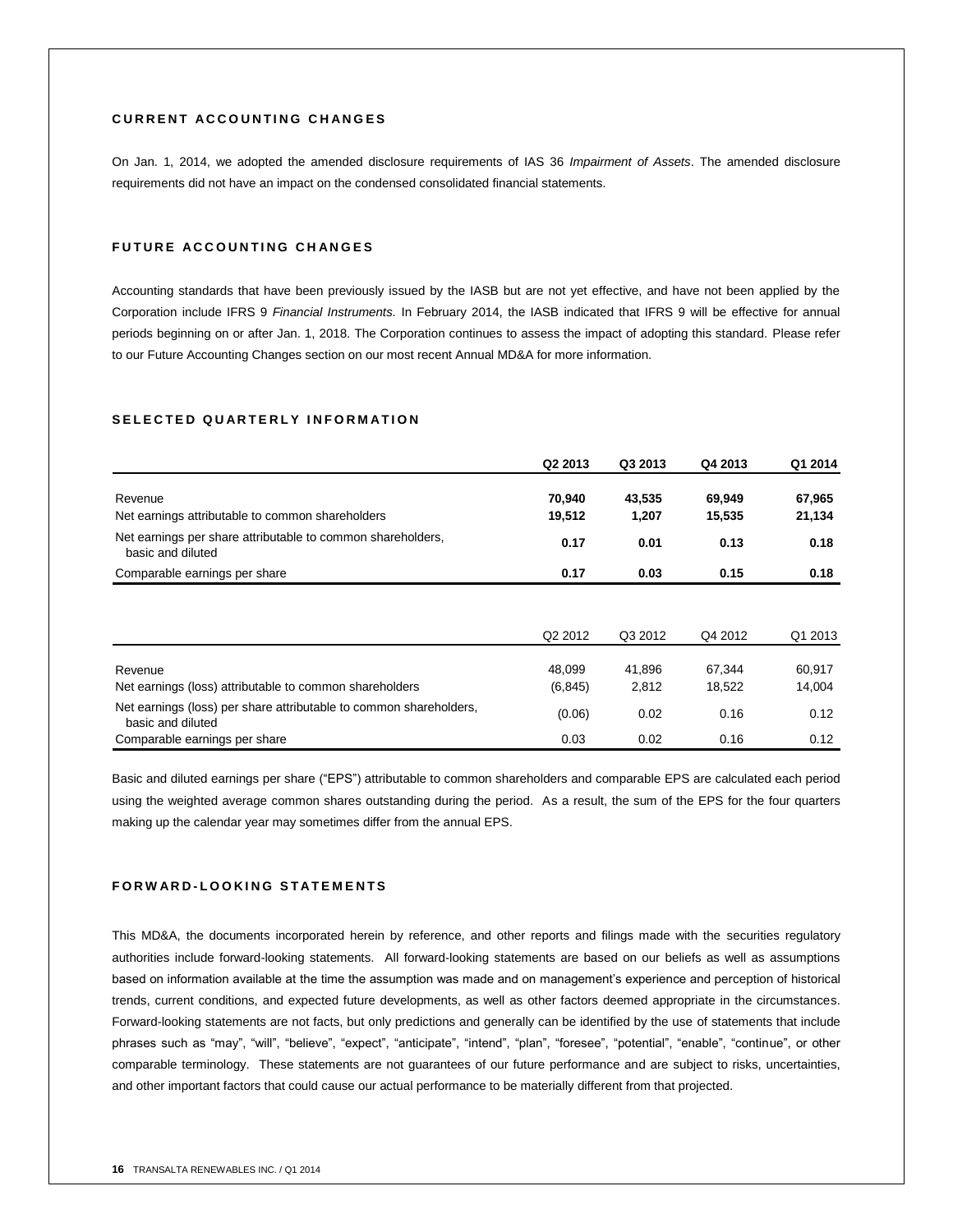In particular, this MD&A contains forward-looking statements pertaining to our business and anticipated financial performance including, but not limited to, for example: spend on growth and sustaining capital and productivity projects; expectations in terms of the cost of operations, capital spend, and maintenance, and the variability of those costs; expectations related to future earnings and cash flow from operating and contracting activities; the anticipated impact of our economic interest in the Wyoming Wind Farm on cash available for distribution; the payment of future dividends; expectations for demand for electricity in both the short term and long term, and the resulting impact on electricity prices; expectations in respect of generation availability, capacity, and production; expected financing of our capital expenditures; expected governmental regulatory regimes and legislation and their expected impact on us, as well as the cost of complying with resulting regulations and laws; estimates of future tax rates, future tax expense, and the adequacy of tax provisions; accounting estimates; anticipated growth rates in our markets; expectations for the outcome of existing or potential legal and contractual claims; expectations for the ability to access capital markets at reasonable terms; the estimated impact of changes in interest rates and the value of the Canadian dollar relative to the U.S. dollar; the monitoring of our exposure to liquidity risk; expectations regarding entering into additional financial instruments; expectations in respect to the global economic environment; estimated cash flow required to settle decommissioning and restoration activities; and expectations regarding borrowing rates and our credit practices.

Factors that may adversely impact our forward-looking statements include risks relating to: changes in general economic conditions including interest rates; operational risks involving our facilities, including unplanned outages at such facilities; disruptions in the transmission and distribution of electricity; the effects of weather; disruptions in the source of water or wind required to operate our facilities; natural disasters; the threat of domestic terrorism, cyber-attacks and other man-made disasters; equipment failure and our ability to carry out repairs in a cost-effective or timely manner; industry risk and competition; fluctuations in the value of foreign currencies; the need for additional financing; structural subordination of securities; counterparty credit risk; insurance coverage; our provision for income taxes; legal and contractual proceedings involving the Corporation; reliance on key personnel; the regulatory and political environments in the jurisdictions in which we operate; environmental requirements and changes in, or liabilities under, these requirements; and development projects and acquisitions. The foregoing risk factors, among others, are described in further detail in the Risk Factors section of our 2014 AIF for the year ended Dec. 31, 2013 and our 2013 Annual MD&A, both available on SEDAR at www.sedar.com.

Readers are urged to consider these factors carefully in evaluating the forward-looking statements and are cautioned not to place undue reliance on these forward-looking statements. The forward-looking statements included in this document are made only as of the date hereof and we do not undertake to publicly update these forward-looking statements to reflect new information, future events or otherwise, except as required by applicable laws. In light of these risks, uncertainties, and assumptions, the forward-looking events might occur to a different extent or at a different time than we have described, or might not occur. We cannot assure that projected results or events will be achieved.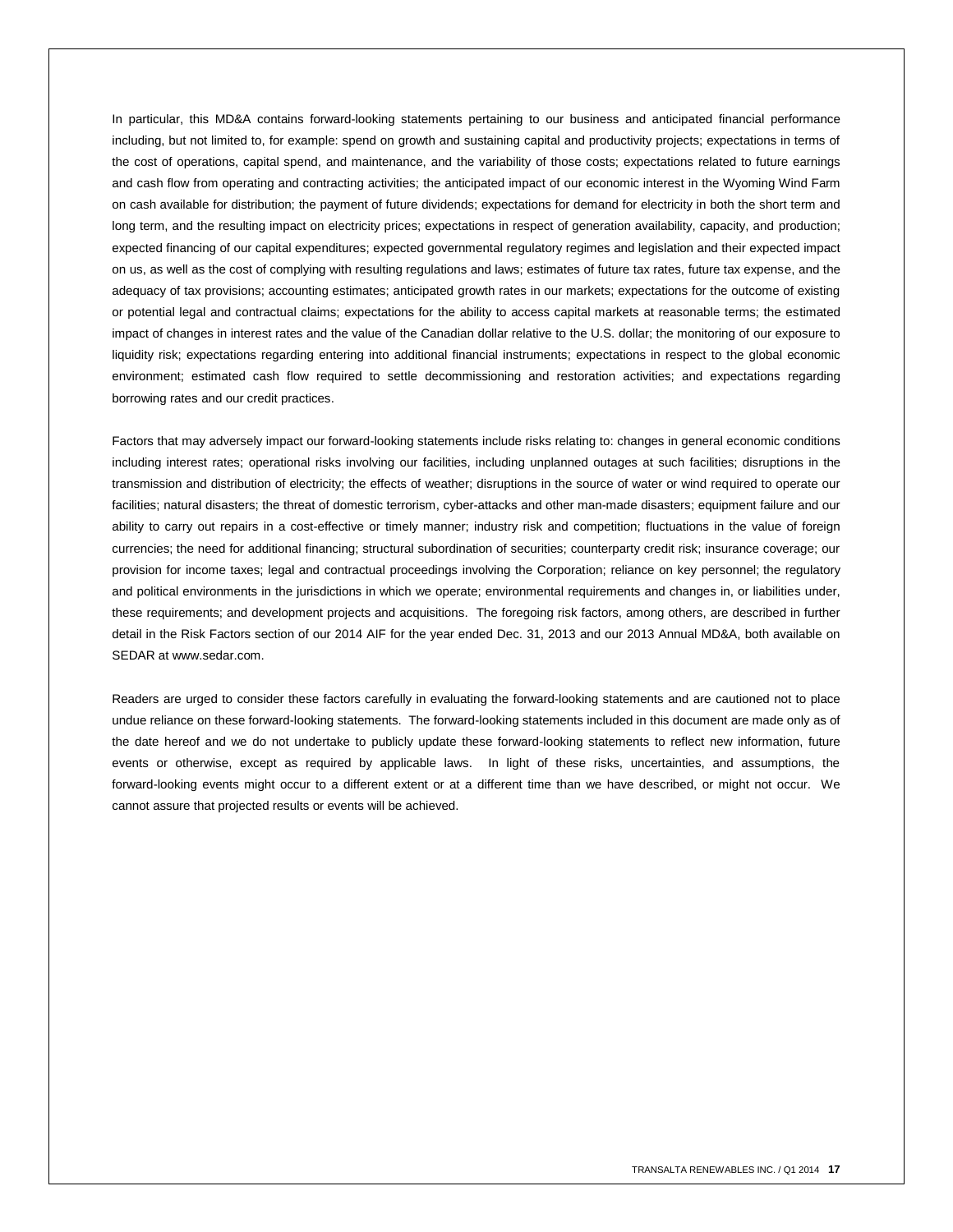## **CONDENSED CONSOLIDATED STATEMENTS OF EARNINGS**

*(in thousands of Canadian dollars, except as otherwise noted)*

|                                                                                            | 3 months ended March 31 |         |  |
|--------------------------------------------------------------------------------------------|-------------------------|---------|--|
| Unaudited                                                                                  | 2014                    | 2013    |  |
| Revenues                                                                                   | 54,089                  | 53,001  |  |
| Government incentives                                                                      | 6,546                   | 6,738   |  |
| Lease revenue                                                                              | 7,330                   | 1,178   |  |
| <b>Total revenue</b>                                                                       | 67,965                  | 60,917  |  |
| Royalties and other                                                                        | 3,999                   | 3,560   |  |
| Gross margin                                                                               | 63,966                  | 57,357  |  |
| Operations, maintenance, and administration                                                | 10,864                  | 9,174   |  |
| Depreciation and amortization                                                              | 18,139                  | 18,910  |  |
| Taxes, other than income taxes                                                             | 1,805                   | 1,799   |  |
| <b>Operating income</b>                                                                    | 33,158                  | 27,474  |  |
| Dividend income from investment in preferred shares (Note 8)                               | 4,365                   |         |  |
| Net interest expense (Note 3)                                                              | (9,263)                 | (7,289) |  |
| Foreign exchange loss                                                                      | (76)                    | (760)   |  |
| Earnings before income taxes                                                               | 28,184                  | 19,425  |  |
| Income tax expense (Note 4)                                                                | 5,891                   | 4,802   |  |
| <b>Net earnings</b>                                                                        | 22,293                  | 14,623  |  |
| Net earnings attributable to:                                                              |                         |         |  |
| Common shareholders                                                                        | 21,134                  | 14,004  |  |
| Non-controlling interest (Note 5)                                                          | 1,159                   | 619     |  |
|                                                                                            | 22,293                  | 14,623  |  |
| Weighted average number of common shares                                                   |                         |         |  |
| outstanding in the period (millions) (Note 10)                                             | 114.7                   | 114.7   |  |
| Net earnings per share attributable to common<br>shareholders, basic and diluted (Note 10) | 0.18                    | 0.12    |  |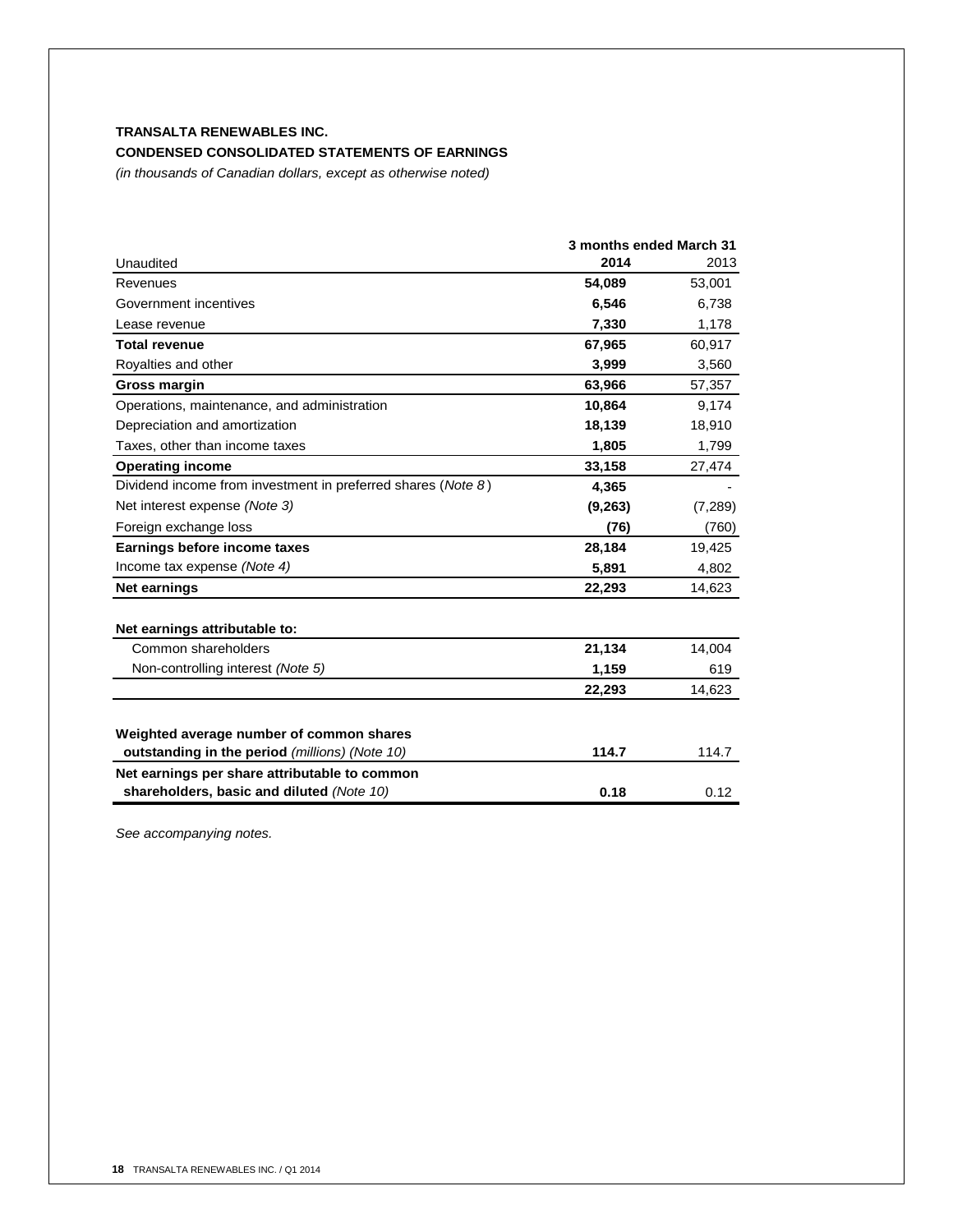## **CONDENSED CONSOLIDATED STATEMENTS OF COMPREHENSIVE INCOME**

*(in thousands of Canadian dollars)*

|                                                                | 3 months ended March 31 |        |  |
|----------------------------------------------------------------|-------------------------|--------|--|
| Unaudited                                                      | 2014                    | 2013   |  |
| Net earnings                                                   | 22,293                  | 14,623 |  |
| Gains (losses) on derivatives designated as cash flow hedges,  |                         |        |  |
| net of $tax^{(1)}$                                             | 60                      | (112)  |  |
| Reclassification of losses on derivatives designated as cash   |                         |        |  |
| flow hedges to non-financial assets, net of $\text{tax}^{(2)}$ |                         | 1,266  |  |
| Total items that will not be reclassified subsequently to      |                         |        |  |
| net earnings                                                   | 60                      | 1,154  |  |
| Gains on derivatives designated as cash flow hedges,           |                         |        |  |
| net of $\text{tax}^{(3)}$                                      | 597                     | 119    |  |
| Reclassification of gains on derivatives designated as         |                         |        |  |
| cash flow hedges to net earnings, net of tax $(4)$             | (629)                   | (295)  |  |
| Total items that will be reclassified subsequently to          |                         |        |  |
| net earnings                                                   | (32)                    | (176)  |  |
| Other comprehensive income                                     | 28                      | 978    |  |
| <b>Total comprehensive income</b>                              | 22,321                  | 15,601 |  |
|                                                                |                         |        |  |
| Total comprehensive income attributable to:                    |                         |        |  |
| Common shareholders                                            | 21,162                  | 14.982 |  |
| Non-controlling interest (Note 5)                              | 1,159                   | 619    |  |
|                                                                | 22,321                  | 15,601 |  |

*(1) Net of income tax expense of 20 for the three months ended March 31, 2014 (2013 - 37 recovery).*

*(2) Net of income tax of nil for the three months ended March 31, 2014 (2013 - 422 recovery).*

*(3) Net of income tax expense of 208 for the three months ended March 31, 2014 (2013 - 40 expense).*

*(4) Net of income tax expense of 217 for the three months ended March 31, 2014 (2013 - 168 expense).*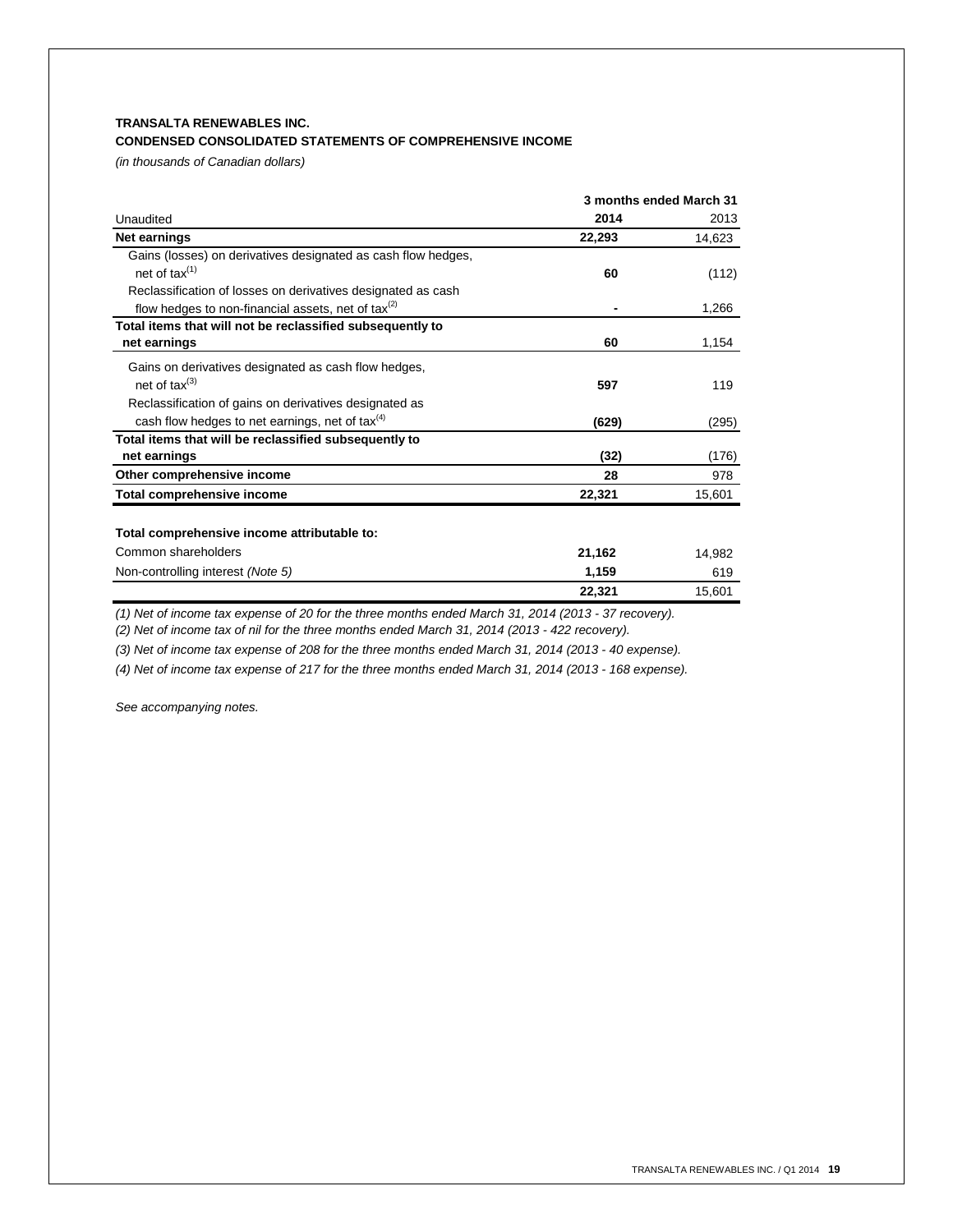## **CONDENSED CONSOLIDATED STATEMENTS OF FINANCIAL POSITION**

*(in thousands of Canadian dollars)*

| Unaudited                                  | March 31, 2014 | Dec. 31, 2013 |
|--------------------------------------------|----------------|---------------|
| Cash and cash equivalents                  | 11,945         | 19,256        |
| Accounts receivable                        | 34,084         | 37,413        |
| Prepaid expenses                           | 4,205          | 2,375         |
| Risk management assets (Note 6)            | 744            | 22            |
| Inventory                                  | 40             | 140           |
|                                            | 51,018         | 59,206        |
| Property, plant, and equipment (Note 7)    |                |               |
| Cost                                       | 2,023,762      | 2,021,386     |
| Accumulated depreciation                   | (330, 604)     | (314, 387)    |
|                                            | 1,693,158      | 1,706,999     |
| Intangible assets                          | 103,522        | 105,284       |
| Risk management assets (Note 6)            | 11             | 14            |
| Other assets                               | 3,042          | 3,059         |
| Investment in preferred shares (Note 8)    | 113,682        | 109,325       |
| Deferred income tax assets                 | 30,530         | 29,751        |
| <b>Total assets</b>                        | 1,994,963      | 2,013,638     |
|                                            |                |               |
| Bank overdraft                             |                | 891           |
| Accounts payable and accrued liabilities   | 27,930         | 31,267        |
| Risk management liabilities (Note 6)       | 54             | 73            |
| Income taxes payable                       | 345            | 364           |
| Dividends payable (Note 10)                | 14,714         | 29,239        |
| Current portion of deferred revenue        | 425            | 425           |
| Current portion of long-term debt (Note 9) | 56,993         | 37,596        |
|                                            | 100,461        | 99,855        |
| Long-term debt (Note 9)                    | 605,524        | 646,619       |
| Decommissioning provisions                 | 14,647         | 12,410        |
| Deferred revenues                          | 6,871          | 6,977         |
| Deferred income tax liabilities            | 186,761        | 180,651       |
| Risk management liabilities (Note 6)       | 112            | 67            |
| <b>Total liabilities</b>                   | 914,376        | 946,579       |
| <b>Equity</b>                              |                |               |
| Common shares (Note 10)                    | 1,223,845      | 1,223,845     |
| Deficit                                    | (182, 486)     | (196, 263)    |
| Accumulated other comprehensive income     | 215            | 187           |
| <b>Equity attributable to shareholders</b> | 1,041,574      | 1,027,769     |
| Non-controlling interest (Note 5)          | 39,013         | 39,290        |
| <b>Total equity</b>                        | 1,080,587      | 1,067,059     |
| <b>Total liabilities and equity</b>        | 1,994,963      | 2,013,638     |
|                                            |                |               |

Contingencies *(Note 11).*

Subsequent events *(Note 14).*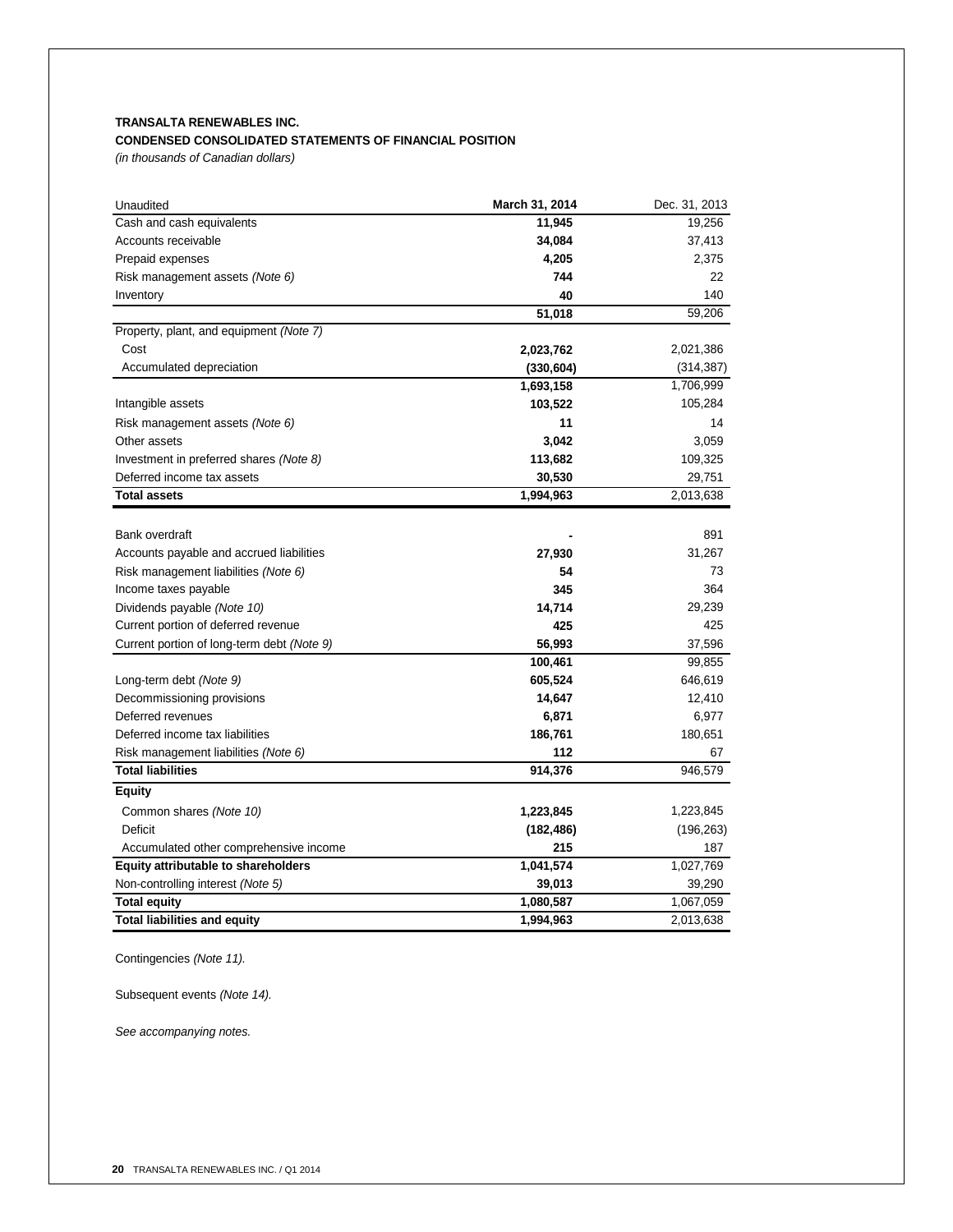# **CONDENSED CONSOLIDATED STATEMENTS OF CHANGES IN EQUITY**

*(in thousands of Canadian dollars)*

|                                           |           |                | <b>Accumulated other</b> |                 | Attributable to |           |
|-------------------------------------------|-----------|----------------|--------------------------|-----------------|-----------------|-----------|
|                                           | Common    |                | comprehensive            | Attributable to | non-controlling |           |
| Unaudited                                 | shares    | <b>Deficit</b> | income                   | shareholders    | interest        | Total     |
| Balance, Dec. 31, 2013                    | 1.223.845 | (196,263)      | 187                      | 1.027.769       | 39,290          | 1,067,059 |
| Net earnings                              |           | 21,134         |                          | 21,134          | 1,159           | 22,293    |
| Other comprehensive income:               |           |                |                          |                 |                 |           |
| Net gains on derivatives designated       |           |                |                          |                 |                 |           |
| as cash flow hedges, net of tax           |           |                | 28                       | 28              |                 | 28        |
| Total comprehensive income                |           | 21.134         | 28                       | 21,162          | 1,159           | 22,321    |
| Common share dividends (Note 10)          |           | (7, 357)       |                          | (7, 357)        |                 | (7, 357)  |
| Distributions to non-controlling interest |           |                |                          |                 | (1, 436)        | (1, 436)  |
| Balance, March 31, 2014                   | 1,223,845 | (182,486)      | 215                      | 1,041,574       | 39.013          | 1,080,587 |

*See accompanying notes.*

|                                             | Net parental | <b>Accumulated other</b><br>comprehensive | <b>Total net</b><br>parental | Attributable to<br>non-controlling |           |
|---------------------------------------------|--------------|-------------------------------------------|------------------------------|------------------------------------|-----------|
| Unaudited                                   | investment   | income (loss)                             | investment                   | interest                           | Total     |
| Balance, Dec. 31, 2012                      | 1,660,166    | (970)                                     | 1,659,196                    | 40,416                             | 1,699,612 |
| Net earnings                                | 14.004       |                                           | 14.004                       | 619                                | 14,623    |
| Other comprehensive income:                 |              |                                           |                              |                                    |           |
| Net gains on derivatives designated as cash |              |                                           |                              |                                    |           |
| flow hedges, net of tax                     |              | 978                                       | 978                          |                                    | 978       |
| Total comprehensive income                  | 14.004       | 978                                       | 14.982                       | 619                                | 15,601    |
| Net transfers to Parent                     | (21,000)     |                                           | (21,000)                     |                                    | (21,000)  |
| Distributions to non-controlling interest   |              |                                           |                              | (1,200)                            | (1,200)   |
| Balance, March 31, 2013                     | 1,653,170    | 8                                         | 1,653,178                    | 39.835                             | 1,693,013 |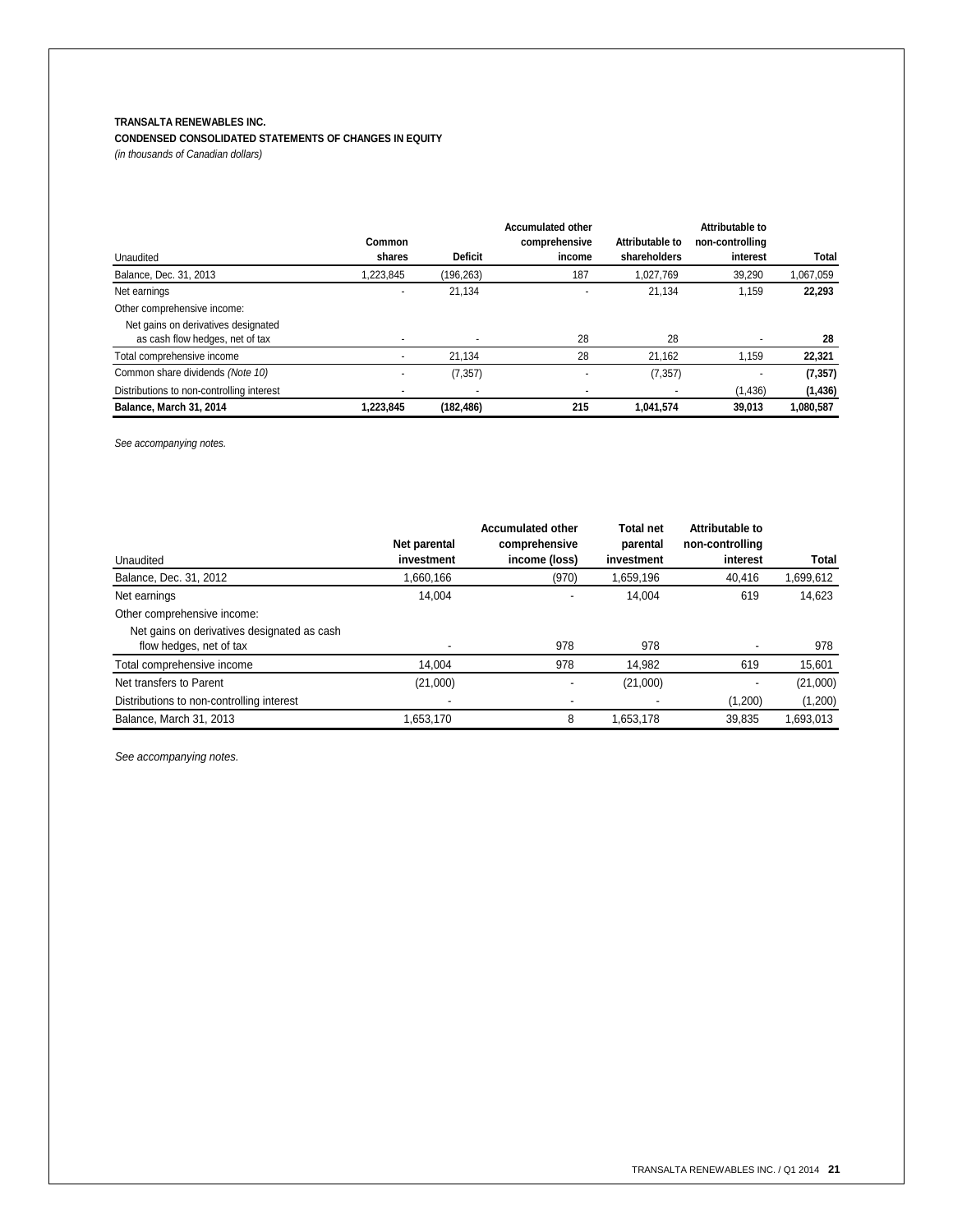## **CONDENSED CONSOLIDATED STATEMENTS OF CASH FLOWS**

*(in thousands of Canadian dollars)*

|                                                                       | 3 months ended March 31 |           |
|-----------------------------------------------------------------------|-------------------------|-----------|
| Unaudited                                                             | 2014                    | 2013      |
| <b>Operating activities</b>                                           |                         |           |
| Net earnings                                                          | 22,293                  | 14,623    |
| Depreciation and amortization                                         | 18,139                  | 18,910    |
| Accretion of provisions (Note 3)                                      | 220                     | 198       |
| Deferred income tax expense (Note 4)                                  | 5,319                   | 4,802     |
| Unrealized foreign exchange loss                                      | 60                      | 491       |
| Unrealized (gain) loss from risk management activities                | 46                      | (128)     |
| Deferred credits                                                      |                         | (91)      |
| Other non-cash items                                                  | 277                     | 386       |
| Cash flow from operations before changes in working capital           | 46,354                  | 39,191    |
| Change in non-cash operating working capital balances                 | (1, 144)                | 14,037    |
| Cash flow from operating activities                                   | 45,210                  | 53,228    |
| <b>Investing activities</b>                                           |                         |           |
| Additions to property, plant, and equipment (Note 7)                  | (832)                   | (29, 285) |
| Additions to intangibles                                              |                         | (122)     |
| Proceeds on sale of assets                                            | 312                     |           |
| Change in other assets                                                |                         | 273       |
| Realized risk management gain                                         | 100                     | 2,278     |
| Change in non-cash investing working capital balances                 | (632)                   | (10, 495) |
| Cash flow used in investing activities                                | (1,052)                 | (37, 351) |
| <b>Financing activities</b>                                           |                         |           |
| Repayment of net parental investment and related party advances       |                         | (15, 910) |
| Long-term debt repayments                                             | (27, 275)               |           |
| Dividends paid on common shares (Note 10)                             | (21, 881)               |           |
| Distributions to non-controlling interest (Note 5)                    | (1, 436)                | (1,200)   |
| Cash flow used in financing activities                                | (50, 592)               | (17, 110) |
| Decrease in cash and cash equivalents                                 | (6, 434)                | (1,233)   |
| Effect of translation on foreign currency cash                        | 14                      |           |
| Decrease in cash and cash equivalents                                 | (6, 420)                | (1, 233)  |
| Cash and cash equivalents, net of bank overdraft, beginning of period | 18,365                  | 3,205     |
| Cash and cash equivalents, end of period                              | 11,945                  | 1,972     |
| Cash income taxes paid                                                | 592                     | 181       |
| Cash interest paid                                                    | 7,208                   | 8,793     |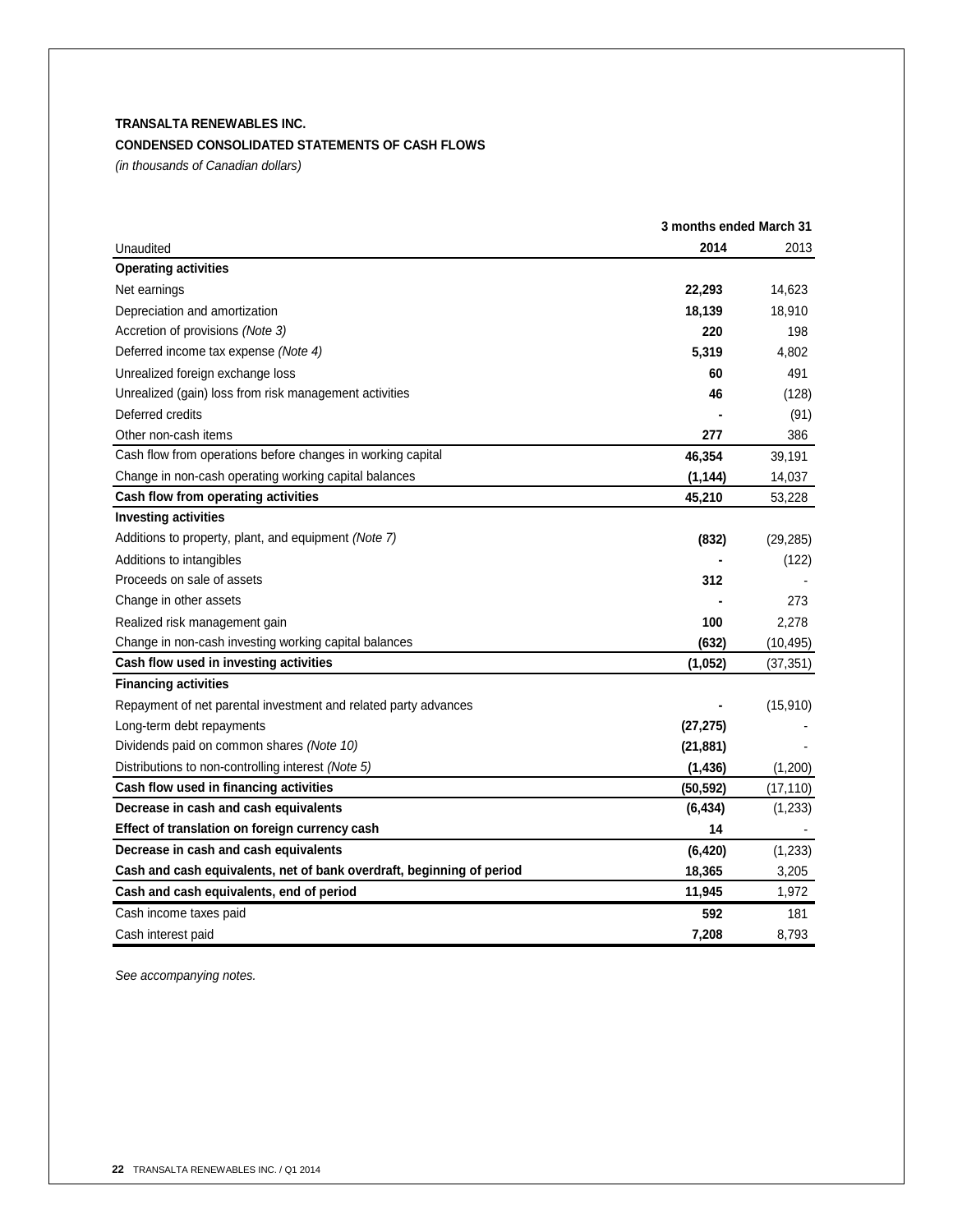## **NOTES TO CONDENSED CONSOLIDATED FINANCIAL STATEMENTS (UNAUDITED)**

*(Tabular amounts in thousands of Canadian dollars, except as otherwise noted)*

#### 1. BACKGROUND AND ACCOUNTING POLICIES

#### **A. Formation of the Corporation**

TransAlta Renewables Inc. (the "Corporation" or "TransAlta Renewables") was incorporated on May 28, 2013 under the *Canada Business Corporations Act* and was formed to own a portfolio of renewable power generation facilities. The Corporation had no active operations from the date of incorporation until Aug. 9, 2013, when it indirectly acquired 28 wind and hydroelectric ("hydro") generating assets (the "Acquired Assets") from TransAlta Corporation ("TransAlta" or the "Parent") (the "Acquisition") and completed an initial public offering of 22.1 million common shares. Information regarding the Acquisition and initial public offering can be found in Note 4 of the Corporation's most recent annual consolidated financial statements.

#### **B. Basis of Preparation**

These unaudited interim condensed consolidated financial statements have been prepared by management in compliance with International Accounting Standard ("IAS") 34 *Interim Financial Reporting* using the same accounting policies as those used in the Corporation's most recent annual consolidated financial statements, except as outlined in Note 2(A). These unaudited interim condensed financial statements do not include all of the disclosures included in the Corporation's annual consolidated financial statements. Accordingly, these should be read in conjunction with the Corporation's most recent annual consolidated financial statements which are available on SEDAR at www.sedar.com.

The unaudited interim condensed consolidated financial statements include the accounts of the Corporation and the subsidiaries that it controls.

The unaudited interim condensed consolidated financial statements have been prepared on a historical cost basis, except for derivative financial instruments, which are stated at fair value.

The unaudited interim condensed consolidated financial statements reflect all adjustments that consist of normal recurring adjustments and accruals that are, in the opinion of management, necessary for a fair presentation of results. The Corporation's results are partly seasonal due to the nature of electricity, which cannot be stored; and the nature of wind and run-of-river hydro resources, which fluctuate based on both seasonal patterns and annual weather variation. Typically, run-of-river hydro facilities generate most of their electricity and revenues during the spring and summer months when the melting snow starts feeding the watersheds and the rivers. Inversely, wind speeds are historically greater during the cold winter months when the air density is at its peak.

These unaudited interim condensed consolidated financial statements were authorized for issue by the Board of Directors on May 1, 2014.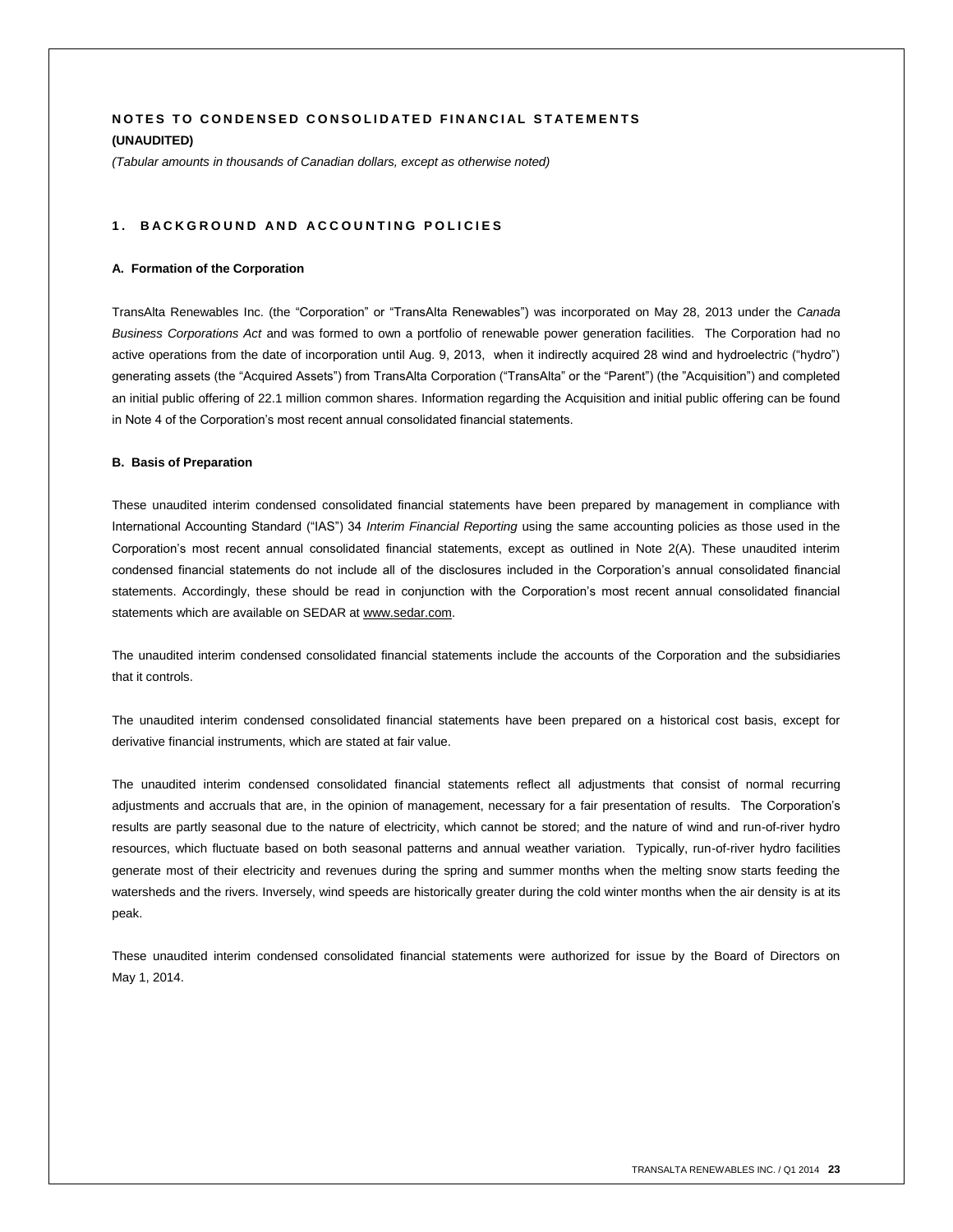## **C. Use of Estimates**

The preparation of these condensed consolidated financial statements in accordance with International Financial Reporting Standards ("IFRS") requires management to use judgment and make estimates and assumptions that affect the reported amounts of assets and liabilities and disclosures of contingent assets and liabilities at the date of the condensed consolidated financial statements and the reported amounts of revenues and expenses during the period. These estimates are subject to uncertainty. Actual results could differ from these estimates due to factors such as fluctuations in interest rates, foreign exchange rates, inflation and commodity prices, and changes in economic conditions, legislation, and regulations. Refer to Note 2(P) of the Corporation's most recent annual consolidated financial statements for a more detailed discussion of the significant accounting judgments and key sources of estimation uncertainty.

#### **D. Basis of Preparation Prior to the Acquisition**

The unaudited interim condensed consolidated financial statements for the March 31, 2013 comparative period include the combined financial statements of the Acquired Assets, as the Acquired Assets are ultimately controlled by TransAlta before and after the Acquisition and there has been no substantive change in operations.

Historically, financial statements have not been prepared by TransAlta for the Acquired Assets as they had not been operated as a separate business by TransAlta. Accordingly, the financial statements for periods prior to the Acquisition reflect the financial statements for the Acquired Assets in a manner consistent with how TransAlta managed the Acquired Assets and as though the Acquired Assets had been a separate Corporation. All material assets and liabilities specifically identified to the Acquired Assets and all material revenues and expenses specifically attributable to the Acquired Assets and allocations of overhead expenses have been presented in the financial statements for periods prior to the Acquisition. The financial statements for periods prior to the Acquisition may not necessarily reflect the financial position, results of operations, or cash flows that the Acquired Assets might have had in the past had they existed as a separate business during the periods prior to the Acquisition (see Note 13).

#### **2 . A C C O U N T I N G C H A N G E S**

#### **A. Adoption of New or Amended IFRS**

On Jan. 1, 2014, the Corporation adopted the amended disclosure requirements of IAS 36 *Impairment of Assets*. The change did not impact disclosures presented in this period.

#### **B. Comparative Figures**

Certain comparative figures have been reclassified to conform to the current period's presentation. These reclassifications did not impact previously reported net earnings.

#### **C. Future Accounting Changes**

Accounting standards that have been previously issued by the IASB but are not yet effective, and have not been applied by the Corporation include IFRS 9 *Financial Instruments.* In February 2014, the IASB indicated that IFRS 9 will be effective for annual periods beginning on or after Jan. 1, 2018. The Corporation continues to assess the impact of adopting this standard.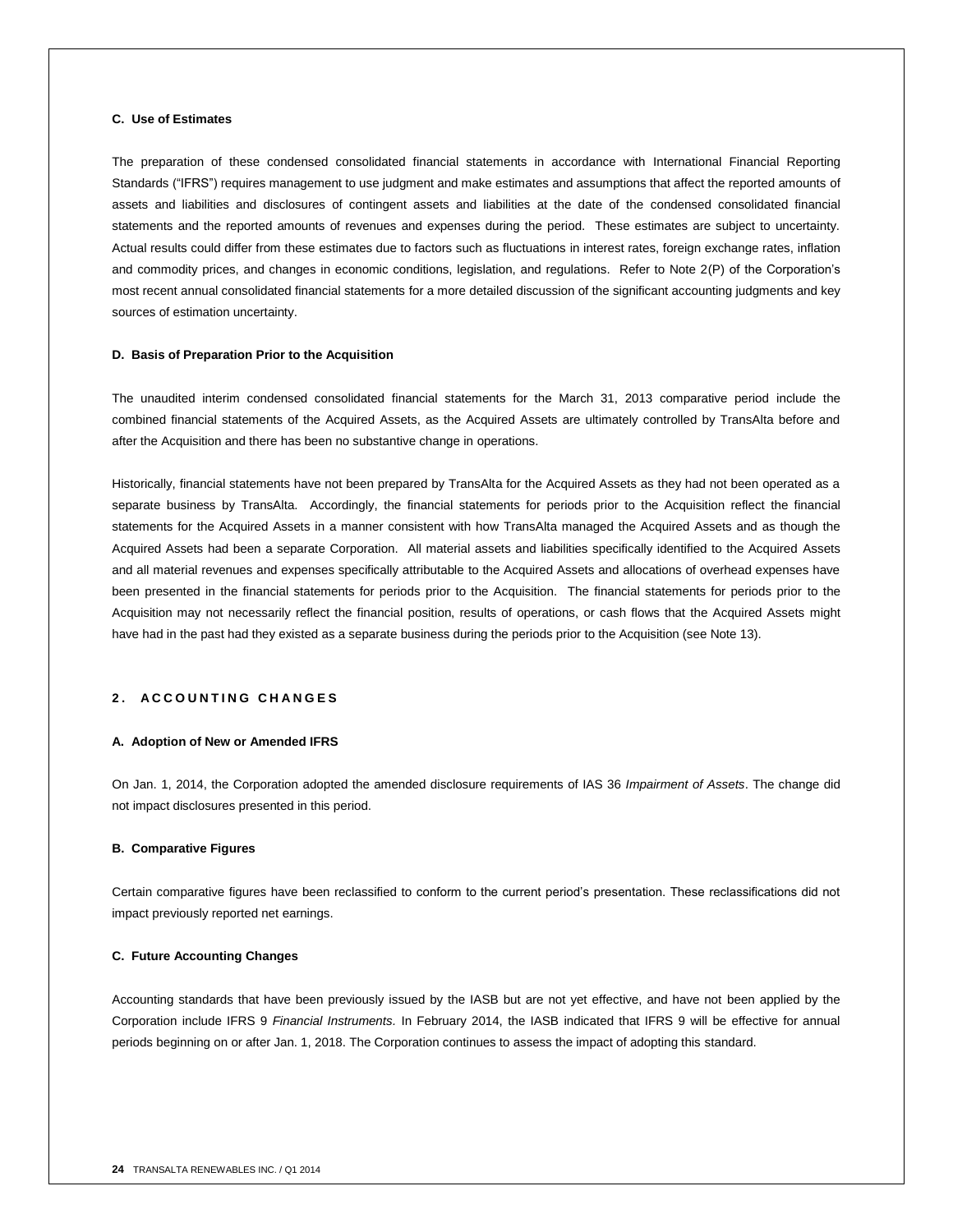## **3 . N E T I N T E R E S T E X P E N S E**

The components of net interest expense are as follows:

|                                                                   | 3 months ended March 31 |          |  |
|-------------------------------------------------------------------|-------------------------|----------|--|
|                                                                   | 2014                    | 2013     |  |
| Interest on long-term debt                                        | 9,025                   | 7,702    |  |
| Interest on letters of credit and guarantees pledged by TransAlta | 21                      | 1,540    |  |
| Capitalized interest                                              | $\blacksquare$          | (2, 147) |  |
| Interest income                                                   | (3)                     | (4)      |  |
| Interest expense                                                  | 9,043                   | 7,091    |  |
| Accretion of provisions                                           | 220                     | 198      |  |
| Net interest expense                                              | 9,263                   | 7,289    |  |

## **4 . I N C O M E T A X E S**

The components of income tax expense are as follows:

|                                                                                                                                                | 3 months ended March 31 |       |
|------------------------------------------------------------------------------------------------------------------------------------------------|-------------------------|-------|
|                                                                                                                                                | 2014                    | 2013  |
| Current income tax expense                                                                                                                     | 572                     |       |
| Adjustments in respect of deferred income tax of for previously unrecognized<br>tax loss, tax credit or temporary difference of a prior period | 93                      |       |
| Deferred income tax expense related to the origination and reversal of<br>temporary differences                                                | 5.226                   | 4,802 |
| Income tax expense                                                                                                                             | 5.891                   | 4,802 |

Presented in the Condensed Consolidated Statements of Earnings as follows:

|                             |       | 3 months ended March 31 |
|-----------------------------|-------|-------------------------|
|                             | 2014  | 2013                    |
| Current income tax expense  | 572   |                         |
| Deferred income tax expense | 5.319 | 4.802                   |
| Income tax expense          | 5.891 | 4.802                   |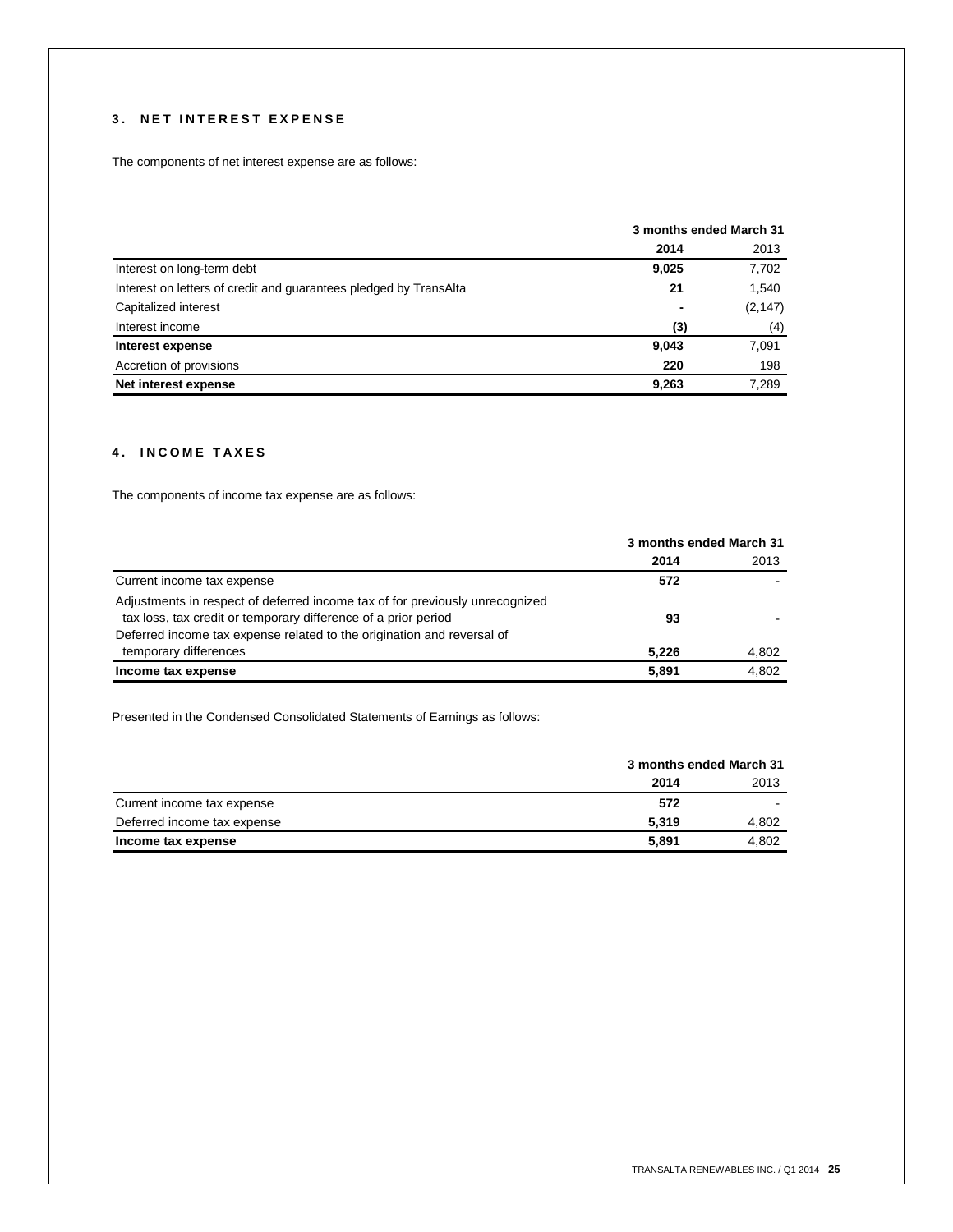## **5 . N O N - C O N T R O L L I N G I N T E R E S T**

The non-controlling interest in the Corporation's operations is comprised of a 17% interest in the Kent Hills wind farm.

Summarized financial information relating to the Kent Hills wind farm is as follows:

|                                             | 3 months ended March 31 |               |  |
|---------------------------------------------|-------------------------|---------------|--|
|                                             | 2014                    | 2013          |  |
| <b>Results of operations</b>                |                         |               |  |
| Revenues                                    | 10,839                  | 7,702         |  |
| Net earnings and total comprehensive income | 6,818                   | 3,656         |  |
|                                             |                         |               |  |
| As at                                       | March 31, 2014          | Dec. 31, 2013 |  |
| <b>Financial position</b>                   |                         |               |  |
| Current assets                              | 6,193                   | 5,708         |  |
| Long-term assets                            | 225,134                 | 227,256       |  |
| <b>Current liabilities</b>                  | (1, 360)                | (1,435)       |  |
| Long-term liabilities                       | (474)                   | (414)         |  |
| Total equity                                | (229,493)               | (231, 115)    |  |

## **6. FINANCIAL INSTRUMENTS AND RISK MANAGEMENT**

#### **A. Financial Assets and Liabilities – Measurement**

Financial assets and financial liabilities are measured on an ongoing basis at fair value or amortized cost.

## **B. Fair Value of Financial Instruments**

#### **I. Financial Instruments – Measured at Fair Value**

During the three months ended March 31, 2014, the net risk management position has gone from a net liability of \$0.1 million to a net asset of \$0.6 million, principally as a result of the appreciation of the hedge on foreign-denominated debt. The change has been recognized in other comprehensive income.

The hedge on foreign-denominated debt is classified as a Level II fair value measurement, for which the Corporation uses observable inputs other than unadjusted quoted prices that are observable for the financial instrument, such as credit valuation adjustments and currency rates.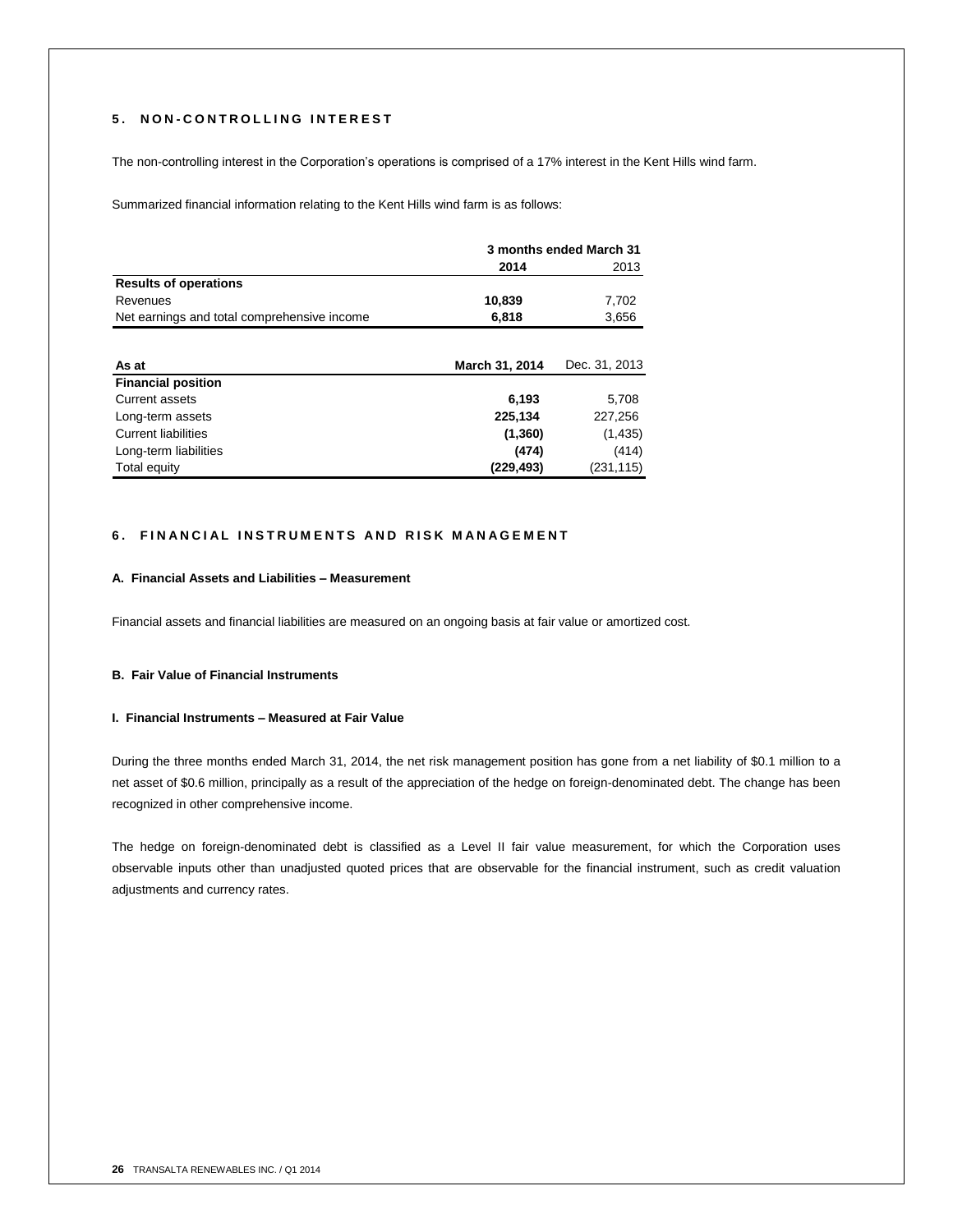#### **II. Financial Instruments – Not Measured at Fair Value**

The fair value of long-term debt is as follows:

|                                          |                   |                          |          |           |          |         | πυιαι   |
|------------------------------------------|-------------------|--------------------------|----------|-----------|----------|---------|---------|
|                                          | <b>Fair value</b> |                          |          |           | carrying |         |         |
|                                          | Level I           |                          | Level II | Level III |          | Total   | value   |
| Long-term debt $^{(1)}$ - March 31, 2014 |                   | $\overline{\phantom{a}}$ | 688,207  |           | ۰        | 688,207 | 662,517 |
| Long-term debt $(1)$ - Dec. 31, 2013     |                   | $\sim$                   | 700.723  |           | ٠        | 700.723 | 684,215 |

*(1) Includes current portion*

The fair value of the Corporation's debentures is determined using prices observed in secondary markets. The fair value of other long-term debt is determined by calculating an implied price based on a current assessment of the yield to maturity.

The book value of other short-term financial assets and liabilities (cash and cash equivalents, accounts receivable, accounts payable and accrued liabilities, and dividends payable) approximates fair value due to the liquid nature of the asset or liability.

#### **C. Nature and Extent of Risks Arising from Financial Instruments and Derivatives**

The following discussion is limited to specific risk measures, which are more fully discussed in Note 13(C) of the most recent annual consolidated financial statements.

## **I. Credit Risk**

The Corporation's maximum exposure to credit risk at March 31, 2014, without taking into account collateral held or right of set-off, is represented by the current carrying amounts of accounts receivable and risk management assets as per the Condensed Consolidated Statements of Financial Position.

The Corporation uses external credit ratings, as well as internal ratings in circumstances where external ratings are not available, to establish credit limits for counterparties. As at March 31, 2014, significantly all of the Corporation's counterparties were considered investment grade.

At March 31, 2014, the Corporation had two unrelated customers whose outstanding balances each accounted for greater than 10 per cent of the total trade receivables outstanding. The Corporation has evaluated the risk of default related to these customers to be minimal.

#### **II. Liquidity Risk**

The following table presents the contractual maturities of the Corporation's financial liabilities as at March 31, 2014:

|                                           | 2014   | 2015           | 2016   | 2017                     | 2018    | 2019 and<br>thereafter   | <b>Total</b> |
|-------------------------------------------|--------|----------------|--------|--------------------------|---------|--------------------------|--------------|
| Accounts payable and accrued liabilities  | 27.930 | $\blacksquare$ |        | $\overline{\phantom{0}}$ |         | $\overline{\phantom{0}}$ | 27.930       |
| Long-term debt $(1)$                      | 10.957 | 194.171        | 67.063 | 24.413                   | 287.091 | 82.511                   | 666.206      |
| Net risk management (assets) liabilities  | (689)  | (7)            | (2)    | 4                        | 4       | 101                      | (589)        |
| Interest on long-term debt <sup>(2)</sup> | 23.467 | 29.514         | 22,407 | 20.076                   | 12.341  | 5.889                    | 113.694      |
| Total                                     | 61,665 | 223.678        | 89.468 | 44.493                   | 299.436 | 88.501                   | 807.241      |

*(1) Excludes impacts of derivatives.*

*(2) Not recognized as a financial liability on the Condensed Consolidated Statements of Financial Position.*

**Total**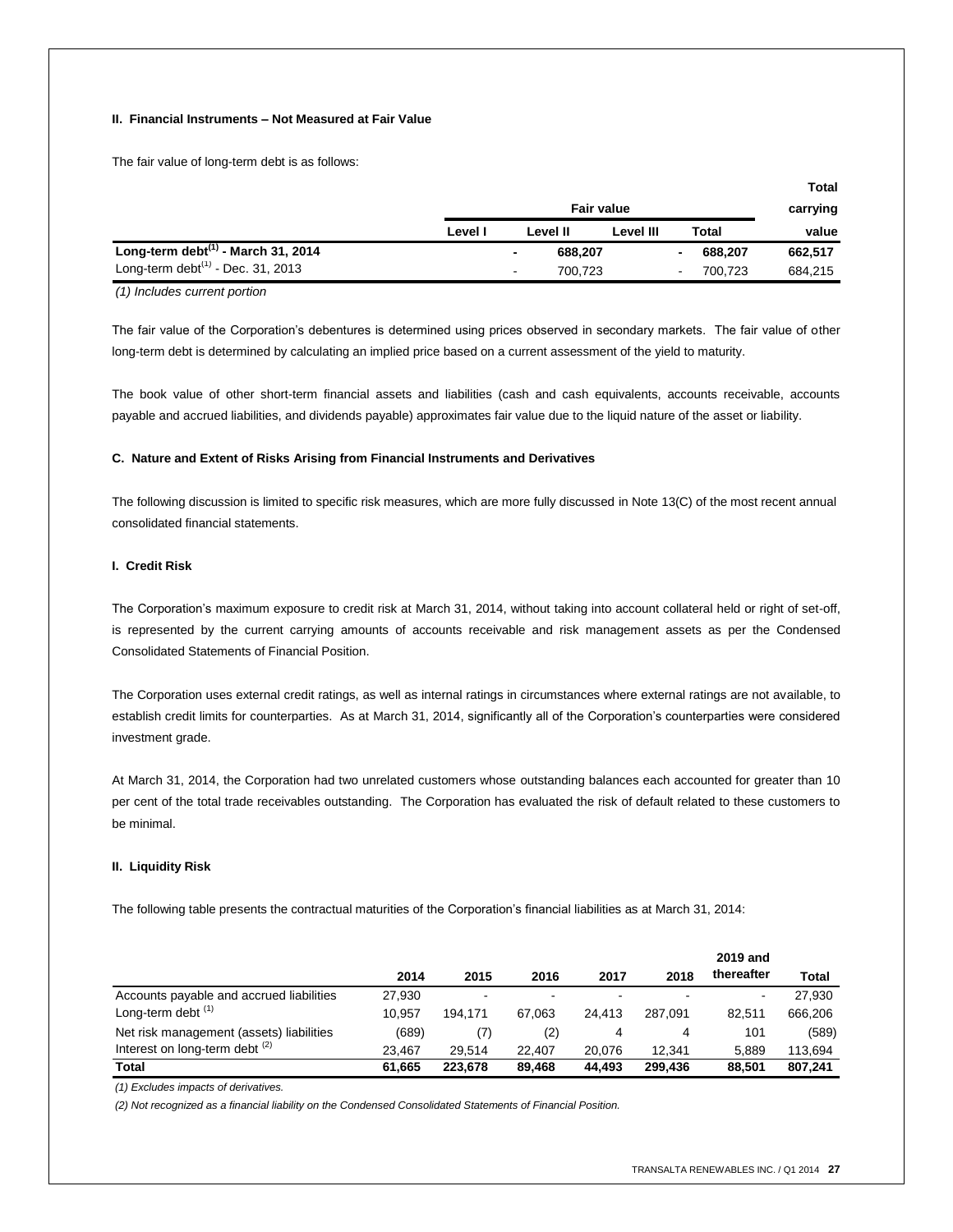## **7 . P R O P E R T Y , P L A N T , A N D E Q U I P M E N T**

The changes in the cost of major categories of property, plant, and equipment and related accumulated depreciation are as follows:

|                                                        | Hydro<br>generation | Wind<br>generation | <b>Capital spares</b><br>and other | Total     |
|--------------------------------------------------------|---------------------|--------------------|------------------------------------|-----------|
| Cost                                                   |                     |                    |                                    |           |
| As at Dec. 31, 2013                                    | 246,950             | 1,766,824          | 7,612                              | 2,021,386 |
| Additions                                              | 268                 | 290                | 274                                | 832       |
| <b>Disposals</b>                                       | (38)                | (435)              |                                    | (473)     |
| Revisions and additions to                             |                     |                    |                                    |           |
| decommissioning costs                                  | 1,274               | 743                | $\qquad \qquad \blacksquare$       | 2,017     |
| As at March 31, 2014                                   | 248,454             | 1,767,422          | 7,886                              | 2,023,762 |
| <b>Accumulated depreciation</b><br>As at Dec. 31, 2013 | 51,314              | 263,073            |                                    | 314,387   |
| Depreciation                                           | 1,772               | 14,501             |                                    | 16,273    |
| <b>Disposals</b>                                       | (35)                | (21)               |                                    | (56)      |
| As at March 31, 2014                                   | 53,051              | 277,553            |                                    | 330,604   |
| <b>Carrying amount</b>                                 |                     |                    |                                    |           |
| As at Dec. 31, 2013                                    | 195,636             | 1,503,751          | 7,612                              | 1,706,999 |
| As at March 31, 2014                                   | 195,403             | 1,489,869          | 7,886                              | 1,693,158 |

## **8 . I N V E S T M E N T I N P R E F E R R E D S H A R E S**

The investment in preferred shares as at March 31, 2014 and Dec. 31, 2013 is comprised of the U.S.\$102.7 million investment in Class A preferred shares of a subsidiary of TransAlta, and represents the Corporation's economic interest in the Wyoming Wind Farm.

Dividend income from the investment in preferred shares is recognized when dividends are declared. Monthly declarations of dividends track pre-tax earnings of the Wyoming wind farm. Dividends received are recognized in cash flows from operating activities in the Condensed Consolidated Statements of Cash Flows.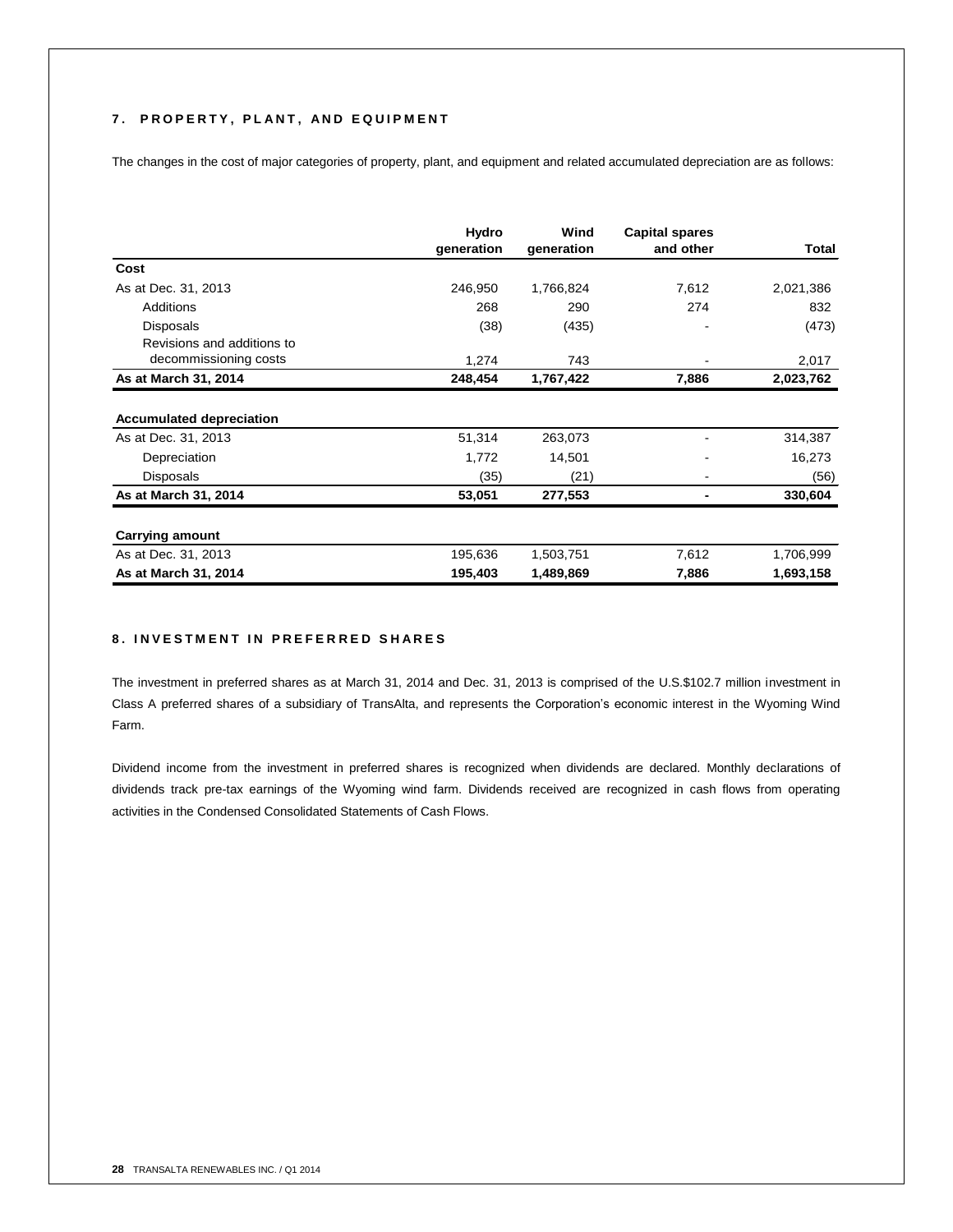## **9 . L O N G - T E R M D E B T**

## **A. Amounts Outstanding**

| As at                                        | March 31, 2014 |           |                |           | Dec. 31, 2013 |                |
|----------------------------------------------|----------------|-----------|----------------|-----------|---------------|----------------|
|                                              | Carrying       | Face      |                | Carrying  | Face          |                |
|                                              | value          | value     | Interest $(1)$ | value     | value         | Interest $(1)$ |
| Unsecured debentures <sup>(2)</sup>          | 342,079        | 345,628   | 5.91%          | 340,866   | 344.780       | 5.91%          |
| Secured debenture                            | 34,860         | 35,000    | 5.28%          | 34.821    | 35.000        | 5.28%          |
| Amortizing term loan                         | 189,321        | 189,321   | 4.00%          | 200,000   | 200,000       | 4.00%          |
| Wyoming Wind Acquisition Loan <sup>(3)</sup> | 96,257         | 96,257    | 4.00%          | 108,528   | 108,528       | 4.00%          |
|                                              | 662,517        | 666,206   |                | 684,215   | 688,308       |                |
| Less: current portion                        | (56,993)       | (56, 993) |                | (37, 596) | (37,596)      |                |
| Total long-term debt                         | 605.524        | 609.213   |                | 646.619   | 650,712       |                |

*(1) Interest rate reflects the stipulated rate or the average rate weighted by principal amounts outstanding.*

*(2) Includes U.S.\$20 million (2013 - U.S.\$20 million).*

*(3) U.S.\$87.0 million (2013 - U.S.\$102.0 million).*

The Corporation has a \$100.0 million working capital credit facility with TransAlta. As at March 31, 2014 and Dec.31, 2013 no amounts were drawn on this facility.

#### **B. Restrictions**

Unsecured debentures include restrictive covenants requiring the proceeds received from the sale of certain assets to be reinvested into similar renewable assets.

#### **1 0 . C O M M O N S H A R E S**

#### **A. Authorized and Outstanding**

The Corporation is authorized to issue an unlimited number of common shares and an unlimited number of preferred shares. The common shares entitle the holders thereof to one vote per share at meetings of shareholders. The preferred shares are issuable in series and have such rights, restrictions, conditions, and limitations as the Board of Directors (the "Board") may from time to time determine. No preferred shares have been issued.

The Corporation has 114.7 million issued and outstanding common shares as at March 31, 2014 and Dec. 31, 2013.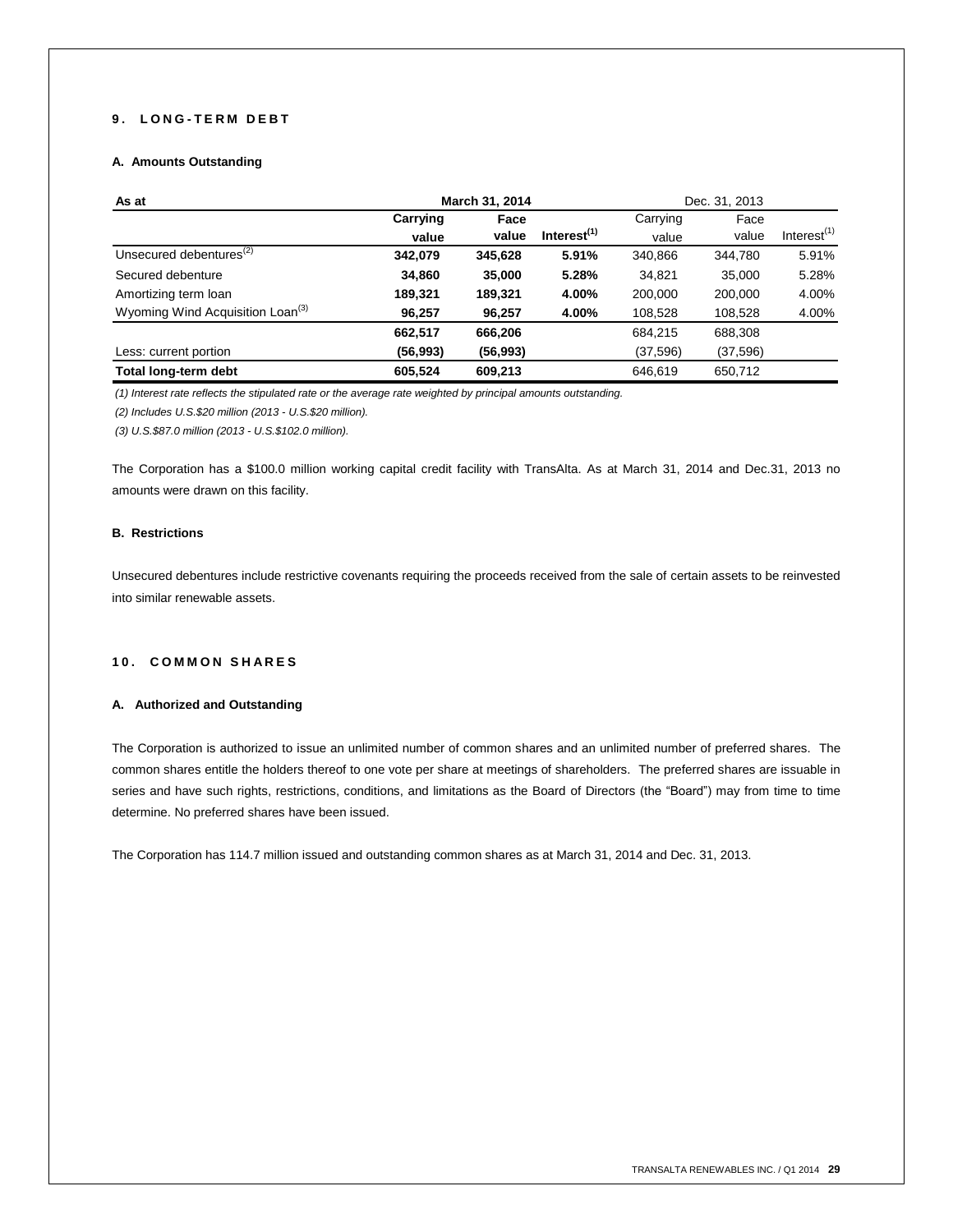## **B. Dividends**

The declaration of dividends on the Corporation's common shares is at the discretion of the Board.

The following table summarizes the common share dividends declared and paid or payable within the three months ended March 31, 2014:

| Date          | <b>Payment</b> | Dividend per | Total     |           | Other        |
|---------------|----------------|--------------|-----------|-----------|--------------|
| declared      | date           | share $(s)$  | dividends | TransAlta | shareholders |
| Oct. 29, 2013 | Jan. 31, 2014  | 0.06250      | 7.167     | 5,786     | 1,381        |
| Dec. 20, 2013 | Feb. 28, 2014  | 0.06416      | 7.357     | 5.938     | 1,419        |
| Dec. 20, 2013 | Mar. 28, 2014  | 0.06416      | 7.357     | 5,938     | 1,419        |
| Dec. 20, 2013 | Apr. 30, 2014  | 0.06416      | 7.357     | 5.938     | 1,419        |
| Feb. 13, 2014 | May 30, 2014   | 0.06416      | 7.357     | 5,938     | 1,419        |

#### **C. Earnings per Share**

Basic earnings per share is based on net earnings attributable to the common shareholders and is calculated based upon the weighted average number of common shares outstanding during the periods presented. For comparative purposes, the Corporation's common shares issued under its initial public offering have been assumed to be outstanding as of the beginning of each period presented. The Corporation has no dilutive or potentially dilutive instruments.

## **1 1 . C O N T I N G E N C I E S**

#### **Litigation**

In the normal course of business, the Corporation may become party to litigation claims. There are currently no known claims that the Corporation has determined as significant enough to require disclosure.

## **1 2 . R E L A T E D P A R T Y T R A N S A C T I O N S A N D B A L A N C E S**

Prior to the Aug. 9, 2013 acquisition of the Acquired Assets and separation of TransAlta Renewables as a stand-alone public entity, the Acquired Assets were historically managed and operated in the normal course of business by TransAlta along with other TransAlta operations and affiliates and not as a separate business.

After the Acquisition, the Corporation entered into certain agreements and transactions with TransAlta which are discussed in more detail in Note 27 of the Corporation's most recent annual consolidated financial statements.

#### **A. Related Party Transactions**

Related party transactions include the dividend income from the investment in preferred shares, as well as the interest on letters of credit and guarantees pledged by TransAlta disclosed in Note 9.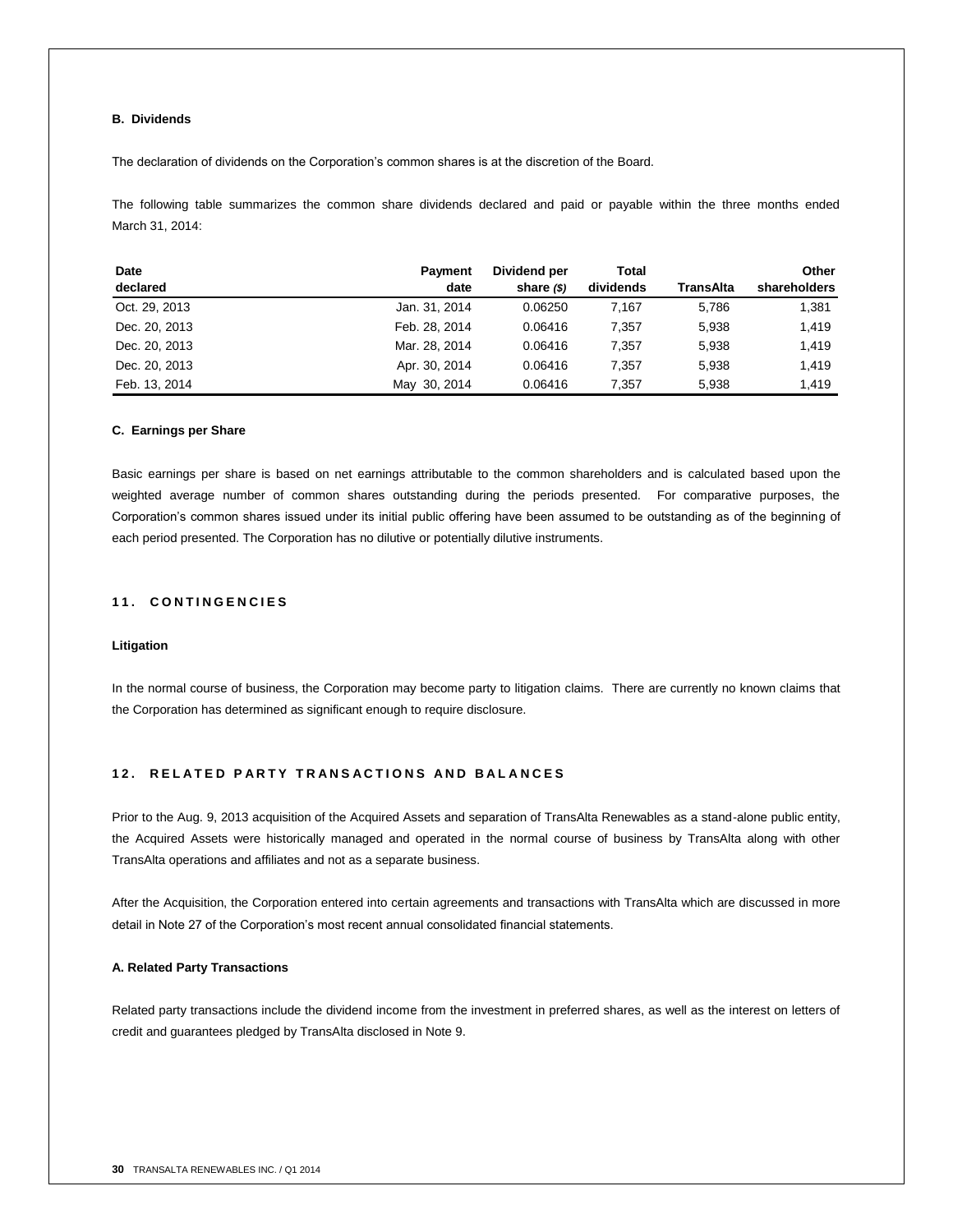Significant related party transactions that are not otherwise presented elsewhere consist of the following:

|                                                   | 3 months ended March 31 |      |  |
|---------------------------------------------------|-------------------------|------|--|
|                                                   | 2014                    | 2013 |  |
| Revenue from TransAlta PPAs                       | 7.951                   |      |  |
| <b>G&amp;A Reimbursement Fee</b>                  | 2,523                   |      |  |
| Interest expense on amortizing term loan          | 1.914                   | -    |  |
| Interest expense on Wyoming Wind Acquisition Loan | 1.135                   | -    |  |

All of these transactions are with TransAlta or subsidiaries of TransAlta.

#### **B. Related Party Balances**

Related party balances include the investment in preferred shares, the risk management assets and liabilities, as well as the amortizing term loan, Wyoming Wind Acquisition Loan, and credit facility disclosed in Note 9.

Significant related party balances that are not otherwise presented elsewhere consist of the following:

| As at                                                              | March 31, 2014 | Dec. 31, 2013 |
|--------------------------------------------------------------------|----------------|---------------|
| Trade accounts receivable                                          | 5,212          | 10,232        |
| Trade accounts payable                                             | 4,607          | 5,048         |
| Dividends payable                                                  | 11.876         | 23,600        |
| Interest payable                                                   | 1,038          | 3,311         |
| Letters of credit issued by TransAlta on behalf of the Corporation | 4.503          | 4.503         |
| Guarantees provided by TransAlta on behalf of the Corporation      | 226,500        | 226,500       |

All of these balances are with TransAlta or subsidiaries of TransAlta.

## **13. PRE-ACQUISITION RELATIONSHIP WITH PARENT**

The Acquired Assets have historically been managed and operated in the normal course of business by TransAlta along with other TransAlta operations and affiliates. Financial statements for periods prior to Aug. 9, 2013 were not historically prepared for the Acquired Assets as they had not been operated as a separate business. Transactions between TransAlta and the Acquired Assets prior to the Acquisition have been identified as related party transactions in the pre-Acquisition period financial statements. See Note 28 of the Corporation's most recent annual consolidated financial statements for additional information on the relationship and transactions not discussed below:

## **Allocation of Corporate Costs**

Certain shared costs were allocated to the Acquired Assets and reflected as expenses in the pre-Acquisition period financial statements. These allocated corporate costs include TransAlta charges for, but not limited to: corporate accounting, human resources, government affairs, information technology, shared real estate expenses, legal, treasury, and pension and other postemployment benefits. These costs are included in OM&A expenses. The costs were allocated to the Acquired Assets based on GWh of production. Note that these expenses may have been different had the Acquired Assets been a separate entity during the periods presented. For the comparative three months ended March 31, 2013, these pre-tax costs were \$1.4 million.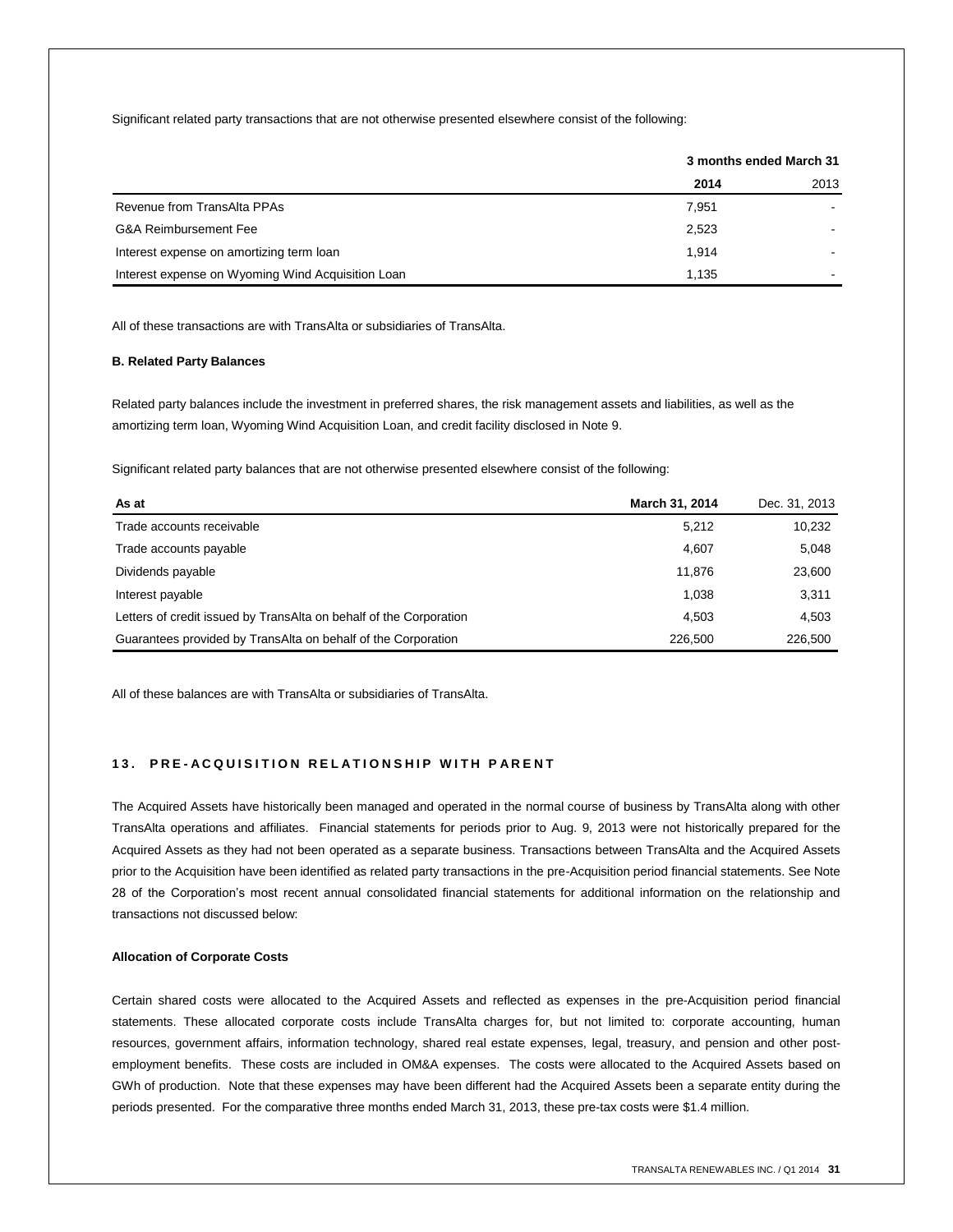## **1 4 . S U B S E Q U E N T E V E N T S**

## *Secondary offering of TransAlta Renewables shares by TransAlta*

On April 29, 2014, TransAlta completed a secondary public offering of 11,950,000 common shares of the Corporation at a price of \$11.40 per common share. As a result of the offering, TransAlta now owns approximately 70.3 per cent of the common shares of TransAlta Renewables. The Corporation will not receive any of the proceeds from the sale of common shares, as these shares were owned and held by TransAlta.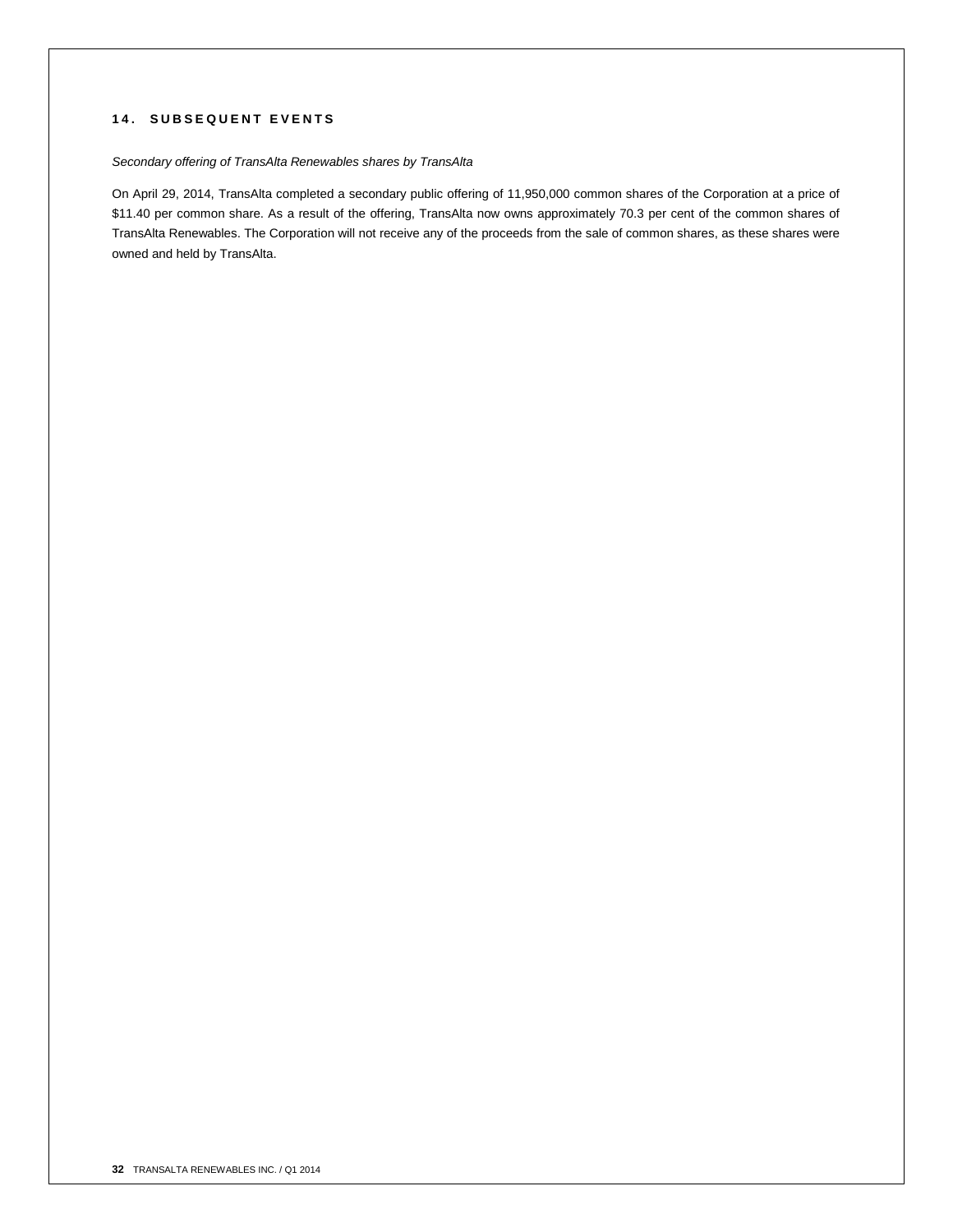#### **G L O S S A R Y O F K E Y T E R M S**

**Amortizing Term Loan** - A \$200 million, unsecured, Amortizing Term Loan from TransAlta.

**Capacity** - The rated continuous load-carrying ability, expressed in megawatts, of generation equipment.

Force Majeure – Literally means "greater force". A force majeure clause excuses a party from liability if an unforeseen event beyond the control of that party prevents it from performing its obligations under the contract.

**Gigawatt** - A measure of electric power equal to 1,000 megawatts.

**Gigawatt Hour (GWh)** - A measure of electricity consumption equivalent to the use of 1,000 megawatts of power over a period of one hour.

**Greenhouse Gas (GHG)** - Gases having potential to retain heat in the atmosphere, including water vapour, carbon dioxide, methane, nitrous oxide, hydrofluorocarbons, and perfluorocarbons.

**Megawatt (MW)** - A measure of electric power equal to 1,000,000 watts.

**Megawatt Hour (MWh)** - A measure of electricity consumption equivalent to the use of 1,000,000 watts of power over a period of one hour.

**Net Maximum Capacity** - The maximum capacity or effective rating, modified for ambient limitations, that a generating unit or power plant can sustain over a specific period, less the capacity used to supply the demand of station service or auxiliary needs.

**PPA –** A power purchase and sale agreement between a power generator and a third party acquirer of electricity.

**Renewable Power** - Power generated from renewable terrestrial mechanisms including wind, hydro, geothermal, and solar with regeneration

**Reserve Margin** – An indication of a market's capacity to meet unusual demand or deal with unforeseen outages/shutdowns of generating capacity.

**TransAlta PPAs –** PPAs between TransAlta and the Corporation providing for the purchase by TransAlta, for a fixed price, all of the power produced by certain wind and hydro facilities. The price payable by TransAlta for output is \$30.00/MWh for wind facilities and \$45.00 per MWh for hydro facilities, which amounts are adjusted annually for changes in the Consumer Price Index.

**Unplanned Outage** - The shutdown of a generating unit due to an unanticipated breakdown.

**Working Capital Credit Facility -** A \$100 million unsecured working capital credit facility with TransAlta. The facility is available for general corporate purposes including financing ongoing working capital requirements.

**Wyoming Wind Acquisition Loan** – A U.S.\$102 million unsecured loan from TransAlta to fund the December, 2013 acquisition of the economic interest in the 144 MW wind farm in Wyoming.

**Wyoming Wind Preferred Shares** – A U.S.\$102.7 million investment in Class A Preferred Shares of a TransAlta subsidiary to acquire the economic interest in the 144 MW wind farm in Wyoming.